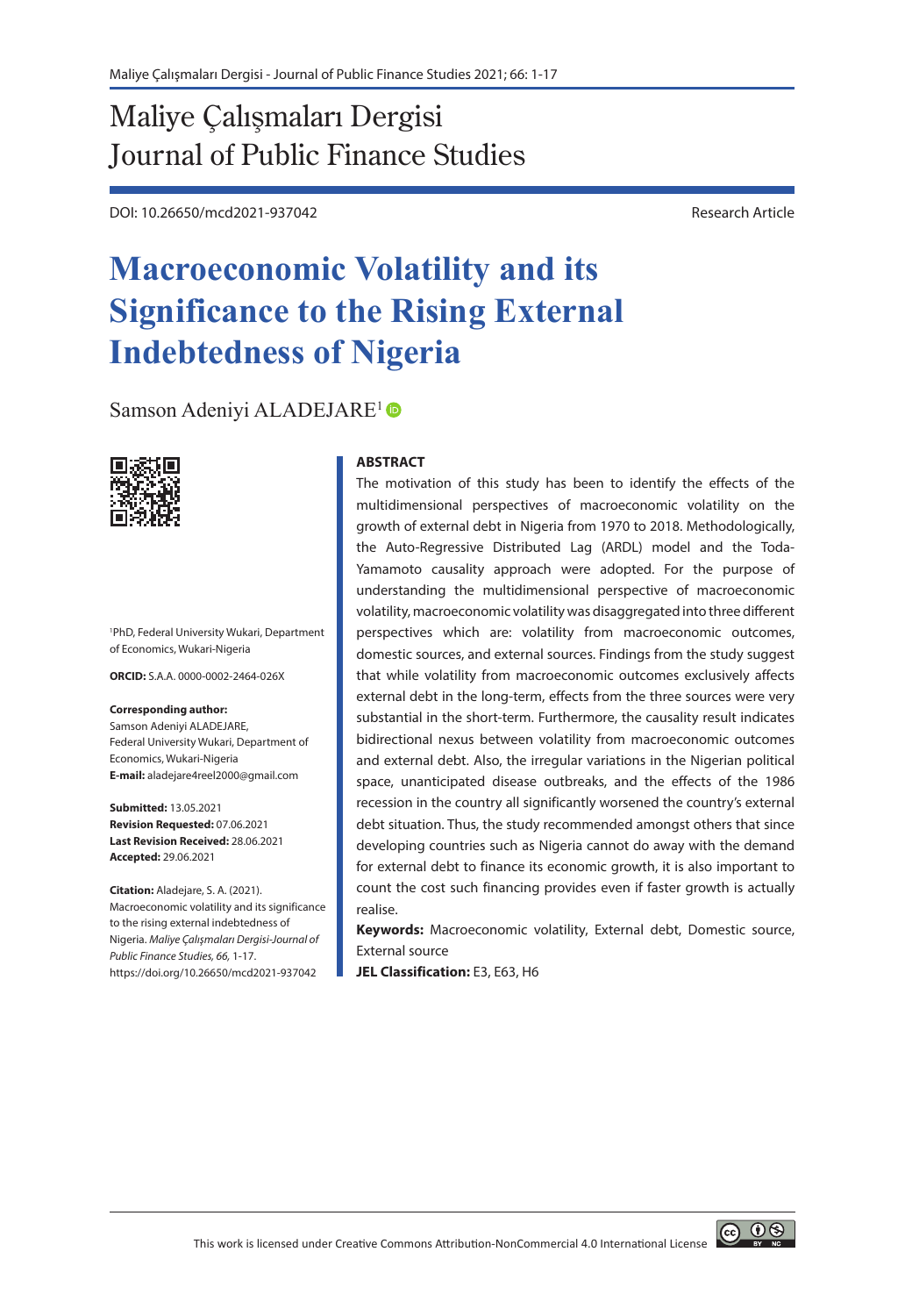### **1. Introduction**

Nigeria's external indebtedness can be traced back to the 1920s, when the country began to accumulate a significant amount of debt from the United Kingdom capital market and the International Bank for Reconstruction and Development (IBRD). The loans were secured for the purpose of infrastructural development, such as railway line expansions, building of port harbours, etc. Total external debt then stood at about 10 million pounds while total revenue accruable to the country was barely 6 million pounds (Ogunyemi, 2011). After the lunch of the Colonial Development and Welfare Plan (CDW) in 1946, Nigeria secured another set of loans from the United Kingdom for infrastructure and budget expenditure support up until 1960 when independence was attained. External debt during the 1959/1960 fiscal year stood at about 17 million pounds (Ogunyemi, 2011).

After independence, specifically in 1964, the scope of the nation's bilateral external borrowing was expanded with a loan of about \$13.1 million from the Paris Club of Creditor Nations (DMO, 2005). The loan served as part funding for the building of the Niger Dam. By 1970, Nigeria had begun the commercial exploration of her vast oil resources. Gradually, the economy became heavily reliant on oil revenue while agriculture, which had been the prior mainstay of the economy, also continued to diminish substantially in value. Worthy of note, the country had just emerged from a civil war that lasted between 1968 and 1970. Thus, the government embarked on a massive reconstruction of infrastructure damaged during the war. This was why, despite the new-found wealth (crude oil) and the boom in its price in the early 1970s, external borrowings were still undertaken. However, Nigeria's external borrowings incurred before the 1978 period were relatively minute and primarily long-termed, sourced from multilateral and official organizations such as the World Bank and Nigeria's major trading partners. These loans were mainly secured on soft terms and, thus, were perceived to be of no detriment to the economy. Nevertheless, Nigeria in the 1977/78 fiscal period initiated her first US\$1.0 billion jumbo loan, sourced from the international capital market (Essien, Agboegbulem, Mba, and Onumonu, 2016). The loan was further deployed in funding various medium to long-term infrastructural projects in the country.

The period between 1981-1990 witnessed tremendous decline in the average annual growth rate of oil price to -1.44 percent against a growth rate of 40.04 percent between 1970-1980 (BP statistical review of world energy, 2019). This massive decline was attributed to the oil glut experienced in the international oil market at the commencement of the decade. Hence, Nigeria suffered a huge shortfall in oil revenues needed to fund the fiscal budgets and debt repayment obligations. For instance, by 1984 when the \$13.1 million Paris Club loan was due for repayment, Nigeria was already battling with a huge balance of payment problems. On the other hand, accrued interests on the loan had continued to remain unremitted for several years before the due repayment date of the principal. This resulted in enormous penalties imposed on the country, which further compounded her debt burden. Specifically, the amount owed the Paris Club of Creditors alone had climbed to a staggering \$6.36 billion by 1984, from less than \$30 million in the 1960s, and constituted about 42.6% of the total external debt burden of about \$14.81 billion (Central Bank of Nigeria annual statistical bulletin, 2018).

By mid-1986, the country slipped into a recession, and as a policy measure, the government introduced the Structural Adjustment Programme (SAP) which saw deficit financing grow significantly within the recession period (1986-1990). To fund the deficits, the government escalated the use of external borrowing. For instance, while Nigeria's external debt-to-GDP ratio was just 13.9% in 1980, during 1986, 1987, 1988, 1989, and 1990, the ratios jumped to 40.5%, 55.1%,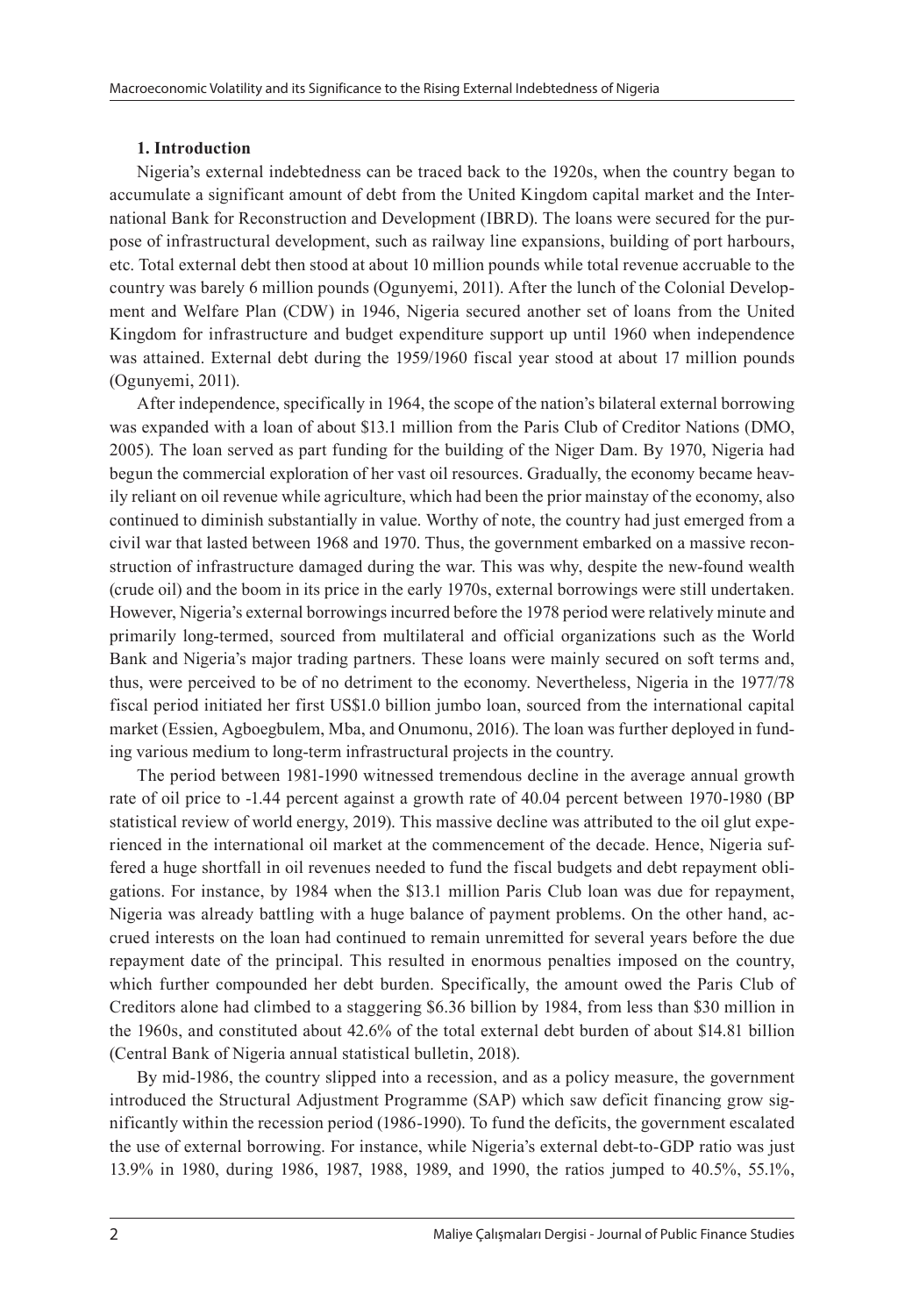59.7%, 68.5%, and 61.9%, respectively (WDI, 2019). To further exacerbate the matter, the country's external debt-to-export of goods and services ratios suddenly peaked at 772.2% in 1986 from 47.4% in 1980 (WDI, 2019). This signifies that by the year 1986 alone, Nigeria needed more than seven times what she received in earnings from exports for debt repayment. Thus, this made the 1980-1990 period a most challenging time in Nigeria's debt management history.

The high external indebtedness of Nigeria continued all through the 1990s to the mid-2000s when it attained unsustainable heights. Consequently, by the year 2005, the country had become one of the most highly indebted nations of the world. This motivated the federal government under the leadership of President Olusegun Obasanjo to seek a 'debt buy back' agreement in 2005 from Nigeria's major creditors—the London and Paris Clubs of creditors. The deal was later agreed upon and implemented in 2006. Thus, Nigeria was afforded the privilege of 'buying back' some \$30 billion of her \$32.6 billion external debt on the payment of \$12.4 billion (DMO, 2005).

Despite the 2006 debt relief granted to Nigeria by the London and Paris Club of Creditors, Nigeria's external debt has once again begun climbing to worrisome heights. Responsible factors for such growth vary in the literature, ranging from issues of governance and capital flight (Lawanson, 2007; and Ndikumana and Boyce, 2011) to macroeconomic factors (Ajayi, 1991; Ajayi and Khan, 2000; and Iyoha, 2000). Hence, it is important to stress that the core focus of this study is on the macroeconomic factors and the impact their volatile nature exerts on external debt in Nigeria. Furthermore, the possibility of a reverse impact from external debt to macroeconomic volatility was also evaluated and justified on the grounds that in the event of a reverse causation from external debt to macroeconomic variables, ineffectiveness of economic policies could ensue. Nevertheless, the role of instability in governance, unanticipated disease outbreaks, and the effects of the 1986 recession on external debt accumulation were captured with the inclusion of a time trend and dummy variable. Methodologically, the Auto-Regressive Distributed Lag (ARDL) model and the Toda-Yamamoto causality approach were adopted for deriving the study's empirical findings.

To aid the understanding of the multidimensional interaction of macroeconomic volatility with external debt, this study disaggregated macroeconomic volatility into three different perspectives. The first stems from the fact that volatility can be the result of macroeconomic outcome. For instance, it is expected that macroeconomic objectives of controlling inflation, achieving growth in output, and reducing unemployment of factors of production, initiated in an economy, should help to guarantee a sustainable external debt profile for the country. On the contrary, attaining such macroeconomic goals in developing countries has been known to exaggerate economic instability in these countries (Loayza, Ranciere, Serven, and Ventura, 2007), which could leave a dire negative effect on their external debt.

Secondly, macroeconomic volatility can arise from self-inflicted domestic shocks, triggered by the very nature of the instability associated with a country's development process and self-inflicted policy mistakes (Loayza, Ranciere, Serven, and Ventura, 2007). This intrinsic instability can be traced to the development of the country's financial system. For example, the Nigerian financial market, like most developing nations, is characterized by weak instruments of credits and poor volume of savings. This has made the lending rates in the country to constantly remain high due to the scarcity of loanable funds. Such a phenomenon has been known to have encouraged government external borrowing. Thirdly, macroeconomic volatility can arise from external sources, which could arise from the effects of an inadequate trade policy and resource price shocks. For example, in an oil-dependent country such as Nigeria, where oil export and revenue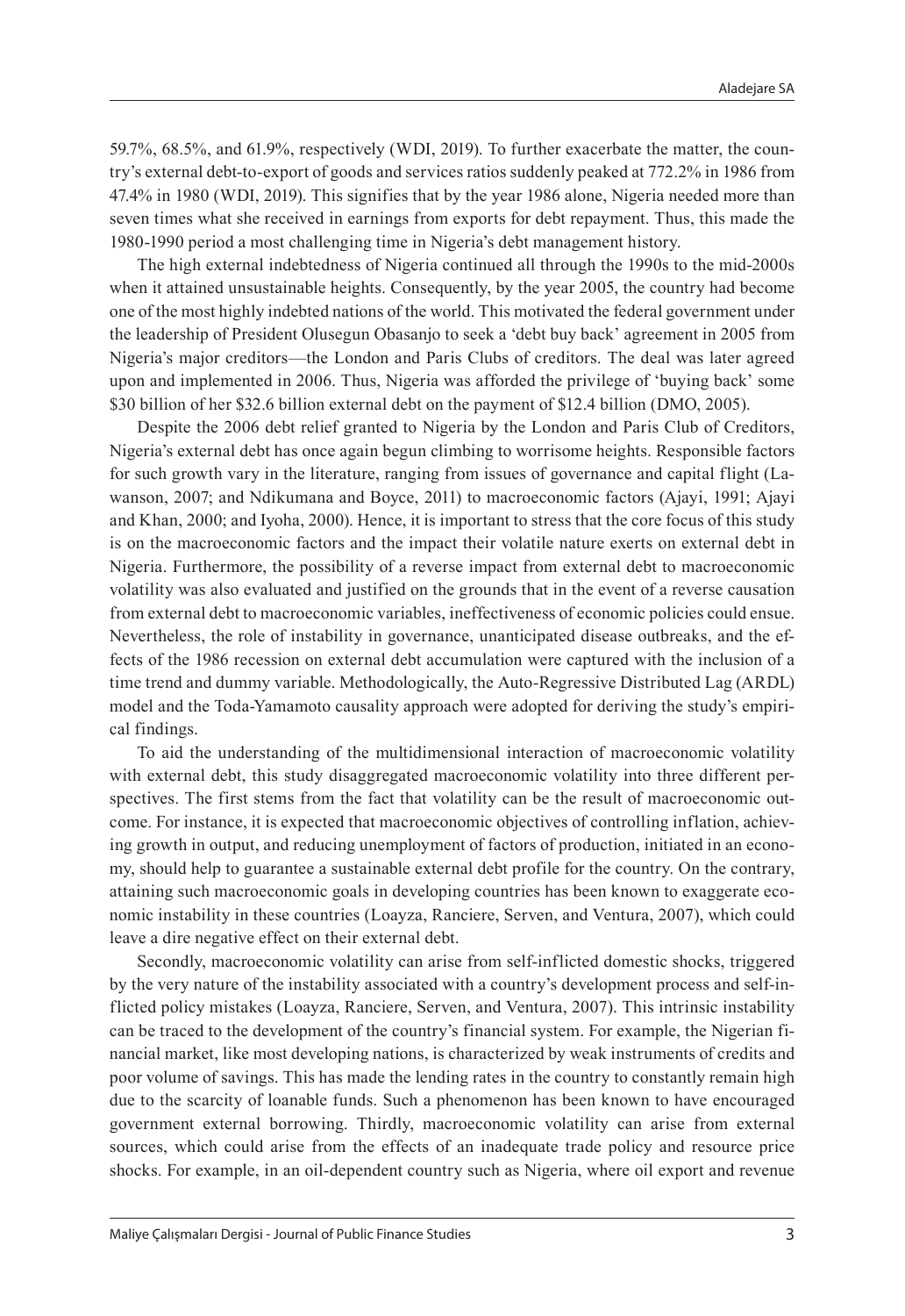constitutes about 96 and 75 percent of the total government's export and receipts, respectively (Aladejare 2018), this makes the economy susceptible to bigger exogenous shocks from volatile oil price than a well-diversified economy. This is due to the weak "shock absorbing" feature of an oil-driven economy in the presence of volatile oil prices. To add to this, the Nigerian financial market is still developing towards possessing sufficient market instruments to neutralize the effects from such external shocks (World Bank 2000). The result of which was the growth in external indebtedness to unsustainable heights as experienced from the mid-1980s to the mid-2000s.

Hence, this study pinpoints specific macroeconomic policies required to curtail the unnecessary growth in external debt and its rewarding ills on the growth and development of the economy. Noteworthy, there is a dearth of studies that have particularly x-rayed the interaction between the multidimensional aspect of macroeconomic volatility and external debt in Nigeria. Rather, a vast majority of external debt literature on Nigeria has delved into a one-way effect of macroeconomic volatility on external debt or external debt on macroeconomic volatility or the economy without further assessing the plausibility of a feedback relationship.

The rest of this study is structured as follows: Section 2 covers the study's literature review. Section 3 contains the study's data description and methodology. Section 4 covers the study's empirical findings while the concluding remarks of the study are found in section 5.

### **2. Literature Review**

# **2.1. Theoretical Review**

Common knowledge about government debt dictates that they are often demanded to smooth a consumption path inter-temporally when there is volatility in the source of income. Models attributed to Eaton and Gersovitz (1981) and Chari and Kehoe (1993) state that consumption smoothing is realised when government demand for credit is based on the available generated revenues. Precisely, the government seeks additional borrowing whenever its revenue level is low or volatile and will most likely choose to repay debts whenever there is an increase in revenues. Debt servicing in these models is fundamentally based on the amount of debt formation and the interest rate but is not a function of generated income. Hence, in a steady state, the government always ensures that its debts are fully serviced.

In another model proposed by Grossman and Van Huyck (1988), consumption smoothing is realised when debt servicing is made to depend on the generated revenue. Specifically, the government demands a quantum of debt depending, among other things, on the probability distribution of revenue and the interest rate but not on the generated revenue due to its volatility. For the purpose of consumption smoothing, debt servicing by the government is done in full only when there is a high amount of revenue generated. However, in a situation whereby income generated is very low, the government has the incentive to default in debt repayment either partially or in total. Regardless of the decision path chosen, if the government fails to make a strict commitment to service its debt and chooses not to collateralise its debt, it is anticipated that even in periods of highly generated government revenues, there will be incentive for the government to still default on its debt repayment.

Also, the government debt hypothesis is often based on the premise that creditors are usually caught in the dilemma of two adoptable approaches, necessary to discourage the government from defaulting. The first is the imposition of a credit ceiling accessible to the government while the second entails the denial to future credit in the event of a repayment default. However, there are three theorised options available to a government that chooses to default in spite of any of the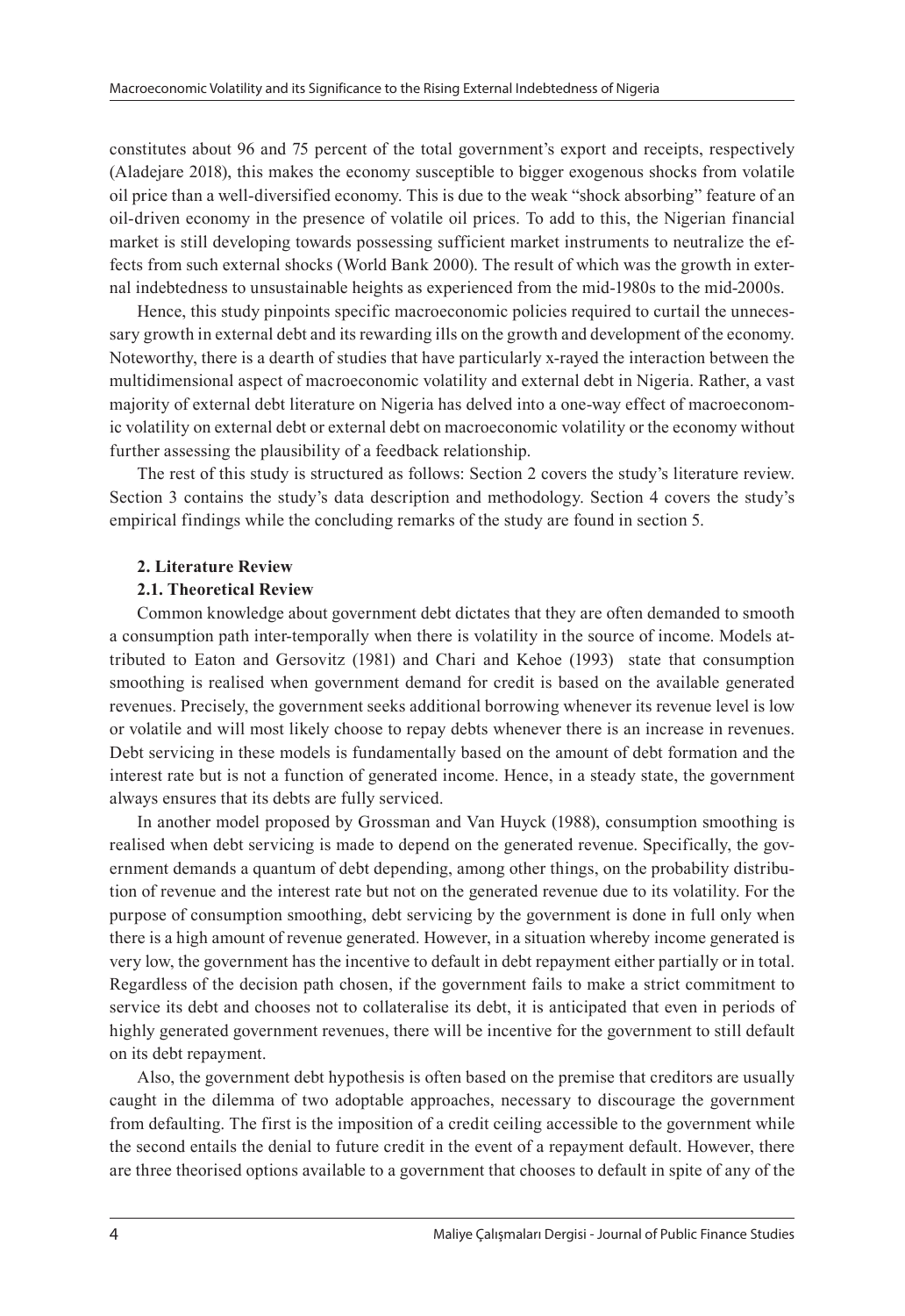two measures adopted by creditors against defaulters. Bulow and Rogoff (1989) premised that a government can still borrow to smooth its consumption path despite credit denial by its creditors. This will involve purchasing a standard insurance policy in the event of low generated revenues. Under this premise, irrespective of whether credit demand or servicing by the government is dependent on revenue, the ability to borrow for consumption smoothing would be valueless for the government while the imposed penalty of no further lending by creditors would not discourage default. As a result, the government will not demand for uncollateralised credit. Limitations to this model stems from the fact that standard insurance policies with respect to low or volatility in revenue generation do not actually exist. In addition, governments are in the habit of demanding an enormous quantum of uncollateralised loans.

Another assumption is linked to where, in the absence of savings by the government, the penalty of no future access to credit will result in the government's future consumption path, being exactly equal to its generated future income stream (Eaton and Gersovitz, 1981; Grossman and Van Huyck, 1988; Worrall, 1990; and Eaton, 1993). Under this premise, irrespective of whether credit demand or servicing is dependent on revenue, the penalty of no future access to borrowing would be a significant discouragement to default, thereby making creditors to permit a positive credit ceiling.

#### **2.2. Empirical Review**

There are three categories of reviewed literature related to this study. First are those that examined the effect of macroeconomic volatility on external debt. Second are those that evaluated the role of external debt in creating macroeconomic volatility while the third are those who assessed the impact of external debt on economic growth. These three categories are briefly reviewed as follows.

# **2.2.1. Macroeconomic Volatility and External Debt**

Empirical evidence abounds on the effect of macroeconomic variables volatility on the growth of external debt in developing countries. For instance, Ajayi (1991) was able to trace Nigeria's external indebtedness to both domestic and external sources. Identified domestic sources were high fiscal irresponsibility, poor economic management, and overvaluation of the exchange rate. For the external sources, diminishing terms of trade and escalating real interest rates were identified. Ajayi and Khan (2000) opined that the accumulation of external debt in Sub-Saharan African countries could be linked to excessive government spending. However, the study by Iyoha (2000) indicated that the deteriorating terms of trade, rising interest rates, and volatile export revenue were the cause of the post-1982 rise in external debt in Nigeria. By adopting a logit model in a panel study for 25 emerging economies, Catao and Sutton (2002) showed that external and domestic sources of volatility are likely to create higher external debt and also higher default in repayments especially if these volatilities are partly policy-induced. Similarly, Catao and Kapur (2004), using a logit model for a study on OECD countries, observed that macroeconomic external sources of volatility have the tendency of aggravating external debt for the purpose of domestic consumption smoothing. However, the ability to borrow is limited by the significant default potential that usually accompanies such volatility.

Edo (2002) concluded that fiscal spending, balance of payment problems, and global interest ratessubstantially explain growth in external debt in Nigeria and Morocco. Genberg and Sulstarova (2004) adopted a Monte-Carlo simulation approach to arrive at the conclusion that volatility in the real growth rate, real lending rate, and the primary fiscal deficit as well as the possible interaction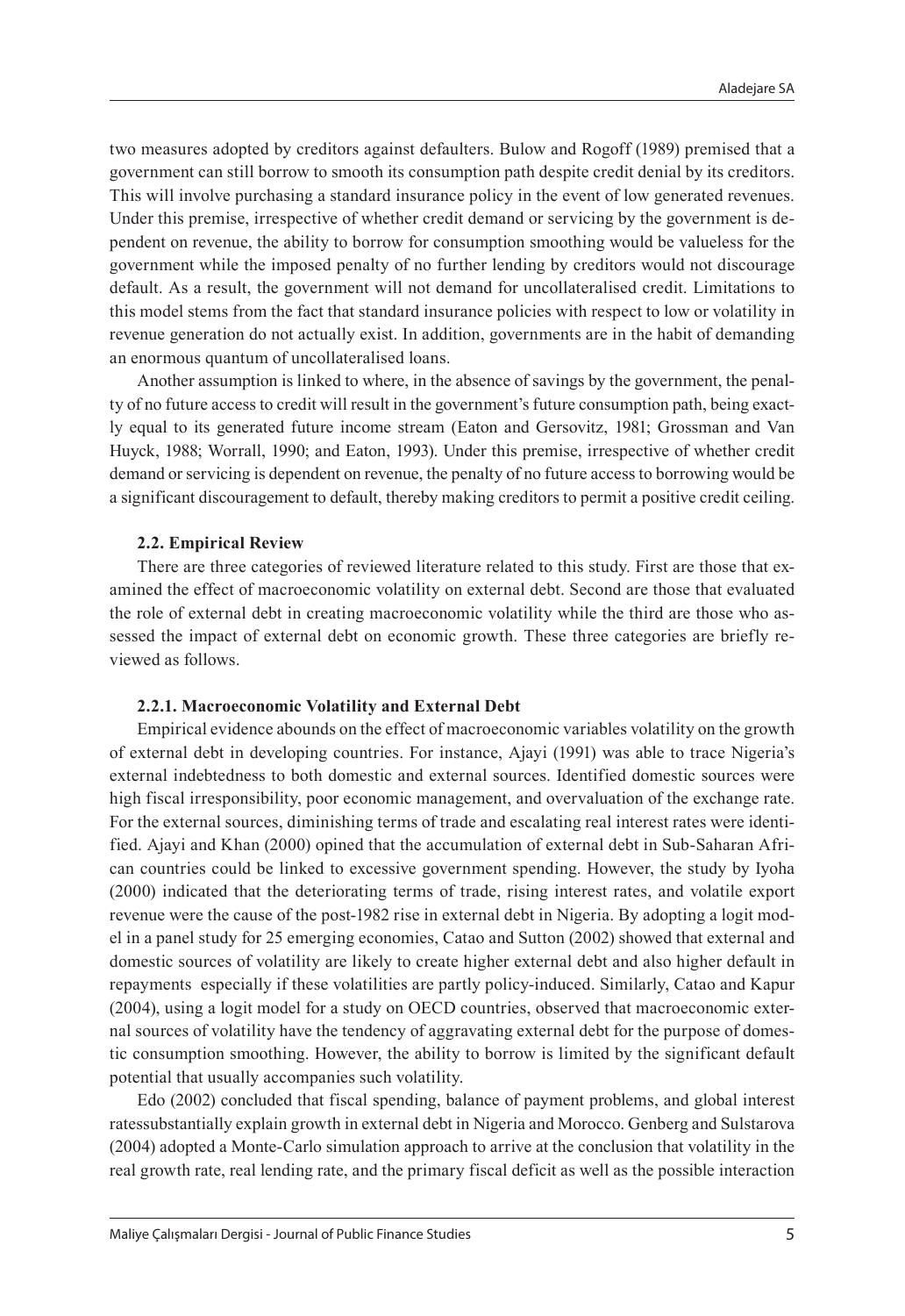between them are the underlying determinants of external debt in emerging economies. Through the aid of the Dynamic Ordinary Least Square (DOLS) approach, Greenidge et al. (2010) concluded that the output gap, exports, the real effective exchange rate, and the real interest rate were negatively associated with the level of external indebtedness while deviations in government spending from its trend value was positively related to growth in external debt in Caribbean countries. Abdullahi, Abu Bakar, and Hassan, (2015) adopted an ARDL model and found that high interest rates, poor savings, poor naira exchange rate value, and constant fiscal deficits were the accumulating determining factors of external debt in Nigeria. Adamu and Rasiah (2016), also using the ARDL approach, found that changes in oil price, debt service, the exchange rate, budget deficit, and gross domestic saving have the tendency to aggravate the external debt profile of Nigeria.

# **2.2.2. External Debt and Macroeconomic Volatility**

There are also studies that have focused on the role of debt in creating macroeconomic volatility in the literature. For instance, Leung (2003) found that developing countries, especially those in Africa, have experienced growing economic instability due to increasing external debts since the 1970s. Korinek (2011) observed that in small open emerging economies, the level of external debt can distort the macro economy by creating volatility in aggregate demand and exchange rate. Merola (2012) identified the main factors that give rise to debt in OECD countries. Noting that while debt aids the smoothing of real economic activities, Merola found that debt also has the potential threat of initiating instability and poor macroeconomic performance. In a related study for OECD countries, Sutherland, Hoeller, Merola, and Ziemann (2012) used a probit model to conclude that high indebtedness has the tendency of exposing an economy to asset price volatility, which can also aid macroeconomic instability. Furthermore, the study noted that public debts follow an upward trajectory during economic recessions. Using a Panel Vector Auto-Regression (PVAR) model, the study by Goyal, Sengupta, and Verma (2019) found that emerging economies with enormous external debt financing are usually prone to larger macroeconomic volatility. Particularly, the study observed that economies of emerging countries responded more to shocks from external debt financing in periods prior to and after the 2008 world financial crisis.

# **2.2.3. External Debt and Economic Growth**

External debt has also been observed in the literature to affect the growth of a developing economy. In the study by Essien, Agboegbulem, Mba, and Onumonu (2016), through the use of a VAR and Granger causality approach, it was revealed that neither external nor domestic debt substantially impacted the growth of the Nigerian economy. Okoye, Modebe, Erin, and Evbuomwan (2017) employed the use of the OLS approach to derive the conclusion that external debt has a significant positive effect on the Nigerian economy. Adopting the Vector Error Correction Method (VECM), Elom-Obed, Odo, Elom-Obed, and Charity (2017) submitted that external debt has significantly impacted the Nigerian economy negatively. Also, by using the ARDL approach, Jibir, Abdullahi, Abdu, Buba, and Ibrahim (2017), Festus and Saibu (2019) and Ogbonna, Ibenta, Chris-Ejiogu, and Atsanan. (2019), for Nigeria, and Sami and Mbah (2018), for Oman, concluded that external debt adversely impacted economic growth in both the short and long-run periods.

# **3. Data and Methodology**

# **3.1. Data Description**

This study made use of annual time series data sourced for Nigeria from 1970 to 2018. To measure for external debt, data on external debt-to-GDP (EDGDP) was used. The EDGDP is used to proxy for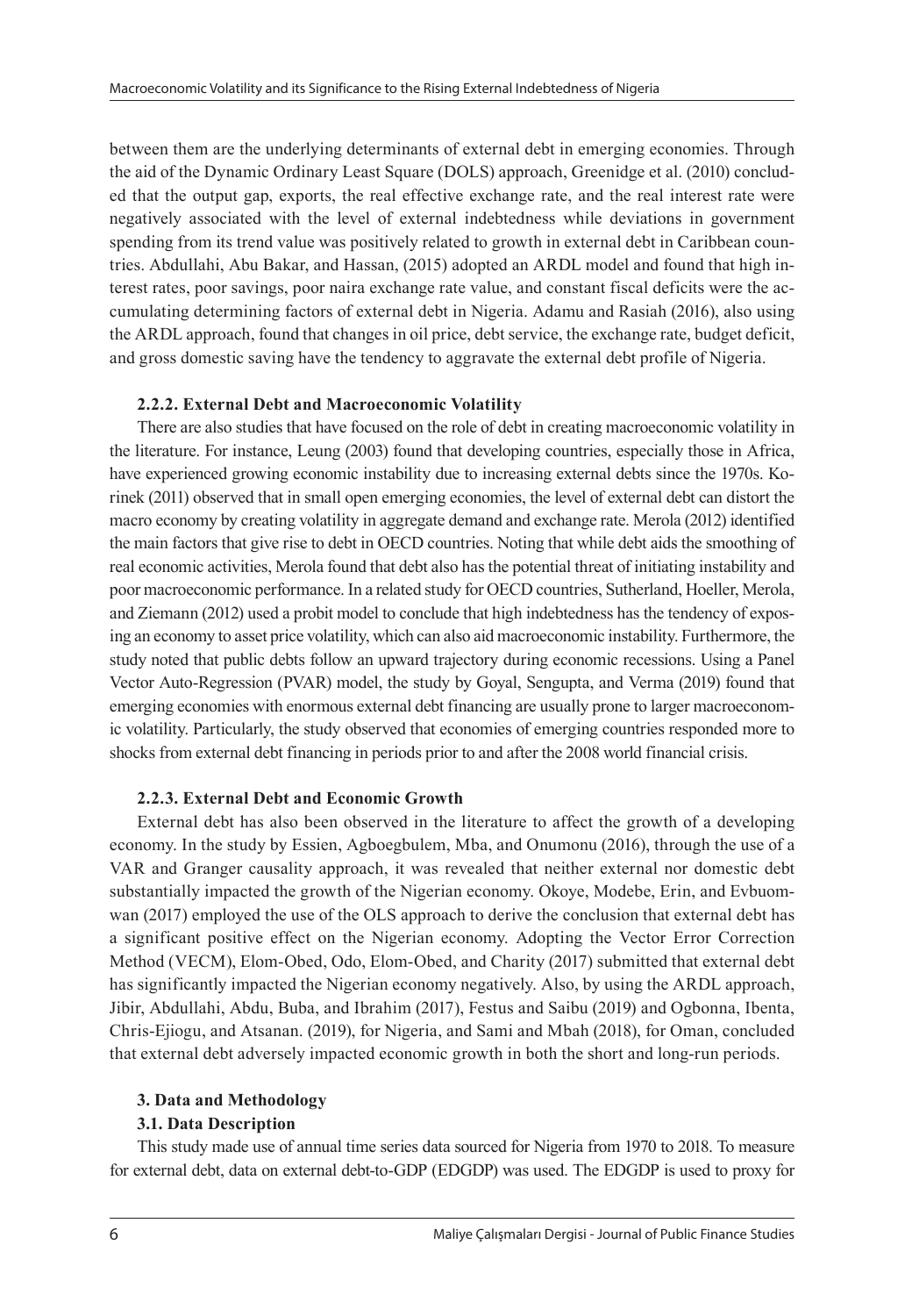external debt since it gives a picture of the size of external debt to the economy. Furthermore, as previously stated, this study disaggregates macroeconomic instability into three perspectives. The first, which is instability as a macroeconomic outcome, is being measured using the growth rates of the Consumer Price Index (denoted as GCPI) used to proxy for the effect of changes in the price of non-tradable goods and export (denoted as GX) and import (denoted as GM), both used to gauge the effect of the revenue generating capacity and consumption levels of the economy, respectively. To gauge macroeconomic instability as a domestic source, deficit financing-to-GDP (DEFGDP) was used to proxy for fiscal policy effect while the growth rates of the nominal lending rate (denoted as GLR) and nominal deposit rate (denoted as GDR) were used to proxy for monetary policy effect. For the third source of macroeconomic instability (i.e., external sources), the degree of openness (DOP) was used to proxy for the trade policy/liberalisation effect; the growth rate of the Nigerian international price of oil, known as "Forcados" (denoted as GOP), was used to proxy for the speculative effect of resource price in the international market, and the growth rate of the external reserves (denoted as GXRE) was used to proxy for creditworthiness. These variables were all sourced from the World Bank WDI, with the exception of DEFGDP, which was sourced from the Central Bank of Nigeria (CBN) annual statistical bulletin. The choice of these variables stems from the empirical literature review, particularly from studies related to Nigeria.

Furthermore, a time trend component and a time dummy variable were added to the model. The time trend captures, first, irregular variations in the Nigerian political space, believed to have had significant effect on external debt management. For example, from 1970-2000, there had been 7 different coups (1975, 1976, 1983, August 1985, December 1985, 1990, and 1993), an interim President in August 1993, and a de facto military President from 1998-1999. Second, it captures the effects from different unanticipated outbreaks of diseases for which the federal government had to curb by making available supplementary funds, sometimes sourced through external borrowing. Some of this emergency health borrowing was noticed during the AIDS, bird flu, Ebola, and Lassa fever outbreaks and currently the coronavirus outbreak. Also, the inclusion of a time dummy variable was to capture the effects of the 1986-1990 recession. This period constitutes a significant turning point in external debt management in Nigeria.

## **3.2. Model Specification**

Both the ARDL and Toda-Yamamoto causality approach were adopted for this study. Pesaran, Shin, and Smith (2001) proposed the ARDL bounds testing approach, which estimates short-term and long-term cointegration values. Obviously, the adoption of this technique is vast in empirical analysis especially when measuring long and short-term effects as well as measuring the time it takes for long-term equilibrium restoration. In addition, its numerous advantages in comparison with other conventional cointegration testing procedures includes its valid application whether the variables under observation are level, first difference stationary, or both. However, a pre-condition for using the ARDL model states that the dependent variable must be first difference stationary while the regressors can either be level or first difference stationary or a combination of both.

In addition, the bounds cointegration test technique requires that the F-test be conducted in accordance with the ARDL model chosen with the appropriate lag length selected. Table 2 offers the best four ARDL models, with 2 lags as optimum and used through-out this study. The preferred model selected was based on the Akaike Information Criterion (AIC) since it had the lowest ratio.

This study's functional form is as specified as follows:

$$
edgdp_t = f(gcpi_t, gx_t, gm_t, defgdp_t, glr_t, gdr_t, dop_t, gop_t, gxre_t)
$$
 (Equ.1)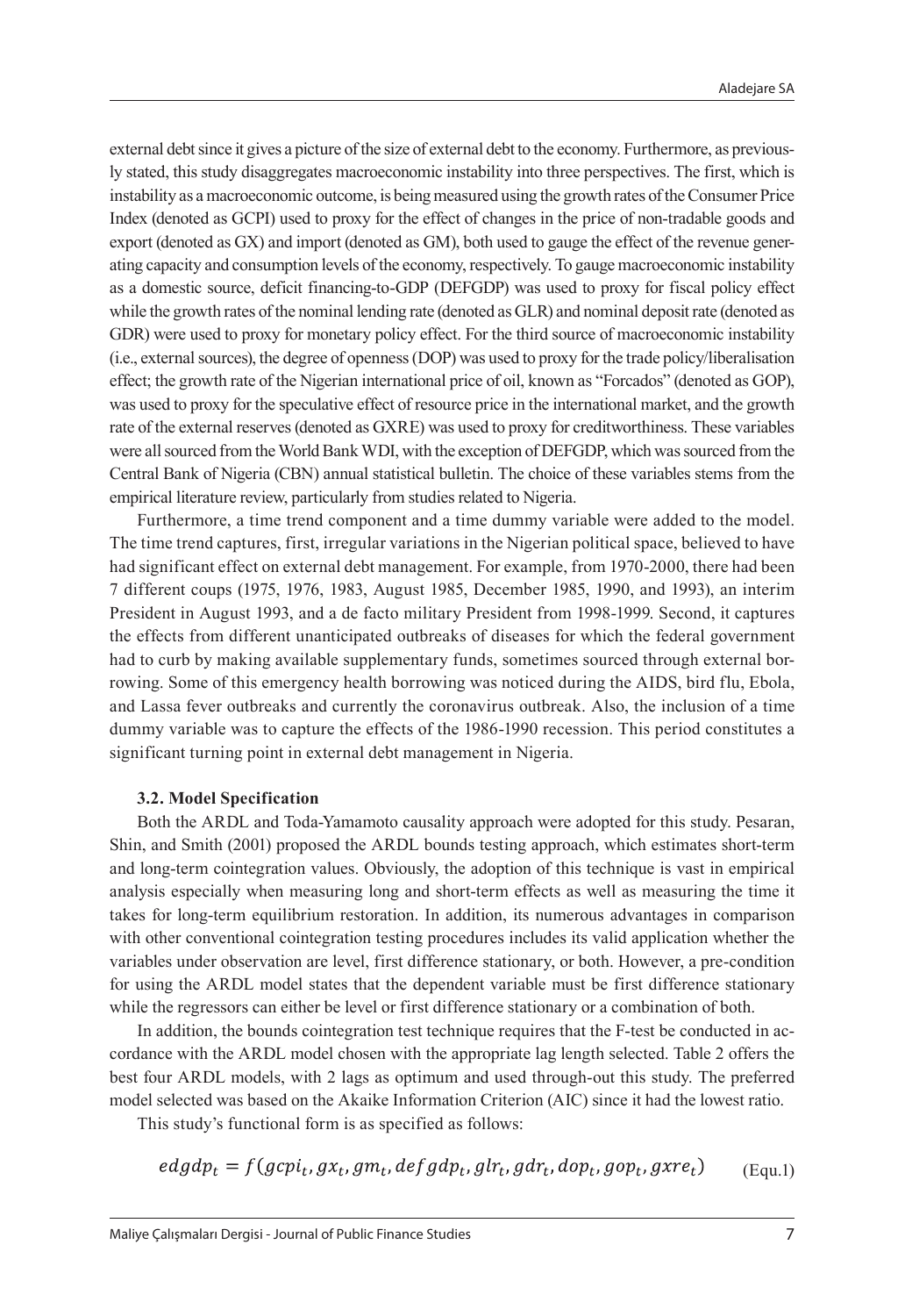Rewriting Equation 1 in an ARDL format yields:

+ 
$$
b_8 dop_{t-1}
$$
 +  $b_9gop_{t-1}$  +  $b_{10}gxre_{t-1}$  +  $b_{11}recession$  +  $\sum_{j=1}^{p} \varphi_i \triangle edgdp_{t-j}$   
+  $\sum_{j=1}^{p} \pi_i \triangle gcpi_{t-j}$  +  $\sum_{j=0}^{p} \rho_i \triangle gx_{t-j}$  +  $\sum_{j=0}^{p} \sigma_i \triangle gm_{t-j}$  +  $\sum_{j=0}^{p} \theta_i \triangle defgdp_{t-j}$  +  $\sum_{j=0}^{p} \tau_i \triangle gdr_{t-j}$  +  $\sum_{j=0}^{p} \tau_i \triangle gdr_{t-j}$  +  $\sum_{j=0}^{p} \delta_i \triangle dop_t$  +  $\sum_{j=0}^{p} \lambda_i \triangle gorp_t$  +  $\sum_{j=0}^{p} \omega_i \triangle gxre_t$  +  $\forall_i trend_t$   
+  $\mu_t$  (Equ. 2)

*Note*  $i = 1, 2, ..., N$ ;  $t = 1, 2, ..., T$ .

Re-specifying equation 2 to capture the error-correcting term yields:

$$
\Delta e d g d p_t = \emptyset_t e c m_{t-1} + \sum_{j=1}^p \varphi_i \Delta e d g d p_{t-j} + \sum_{j=1}^p \pi_i \Delta g c p_{t-j} + \sum_{j=0}^p \varphi_i \Delta g x_{t-j} + \sum_{j=0}^p \sigma_i \Delta g m_{t-j} + \sum_{j=0}^p \theta_i \Delta d e f g d p_{t-j} + \sum_{j=0}^p \varphi_i \Delta g l r_{t-j} + \sum_{j=0}^p \tau_i \Delta g d r_{t-j} + \sum_{j=0}^p \delta_i \Delta d o p_t + \sum_{j=0}^p \aleph_i \Delta g o p_t + \sum_{j=0}^p \omega_i \Delta g x r e_t + \mu_t
$$
\n
$$
(Equ. 3)
$$

Hence:

$$
ecm_{t-1} = edgdp_{t-1} - \pi_0 - \pi_1 g cpi_{t-1} - \pi_2 gx_{t-1} - \pi_3 gm_{t-1} - \pi_4 defgdp_{t-1} - \pi_5 g lr_{t-1} - \pi_6 g dr_{t-1} - \pi_7 dop_{t-1} - \pi_8 g op_{t-1} - \pi_9 g x re_{t-1}
$$
\n
$$
(Equ. 4)
$$

where "*ecm*" as shown in Equations 3 and 4 denote Error Correction Mechanism. The parameter i serves as the short-term error-correcting speed of adjustment to the long-term equilibrium path. Put differently, it captures how long it will take for the system to correct itself back to its long-run equilibrium path, supposing a shock is introduced into the relationship. Hence, the long-term parameters given as  $\pi_0$ ,  $\pi_1$ ,  $\pi_2$ ,  $\pi_3$ ,  $\pi_4$ ,  $\pi_5$ ,  $\pi_6$ ,  $\pi_7$ ,  $\pi_{8}$ , and  $\pi_9$  in Equation 4 are computed as  $-\frac{\alpha_0}{b_1}, -\frac{b_2}{b_1}, -\frac{b_3}{b_1}, -\frac{b_4}{b_1}, -\frac{b_5}{b_1}, -\frac{b_6}{b_1}, -\frac{b_7}{b_1}, -\frac{b_8}{b_1}$ , and  $-\frac{b_9}{b_1}$  respectively.

#### **3.2.1. The Toda-Yamamoto causality approach**

The Toda and Yamamoto (1995) causality approach is preferred to the ordinary Granger causality test due to its compatibility with incorporating variables in a standard vector autoregressive model in their level form (Aladejare, 2019). This negates the fitting in first difference as common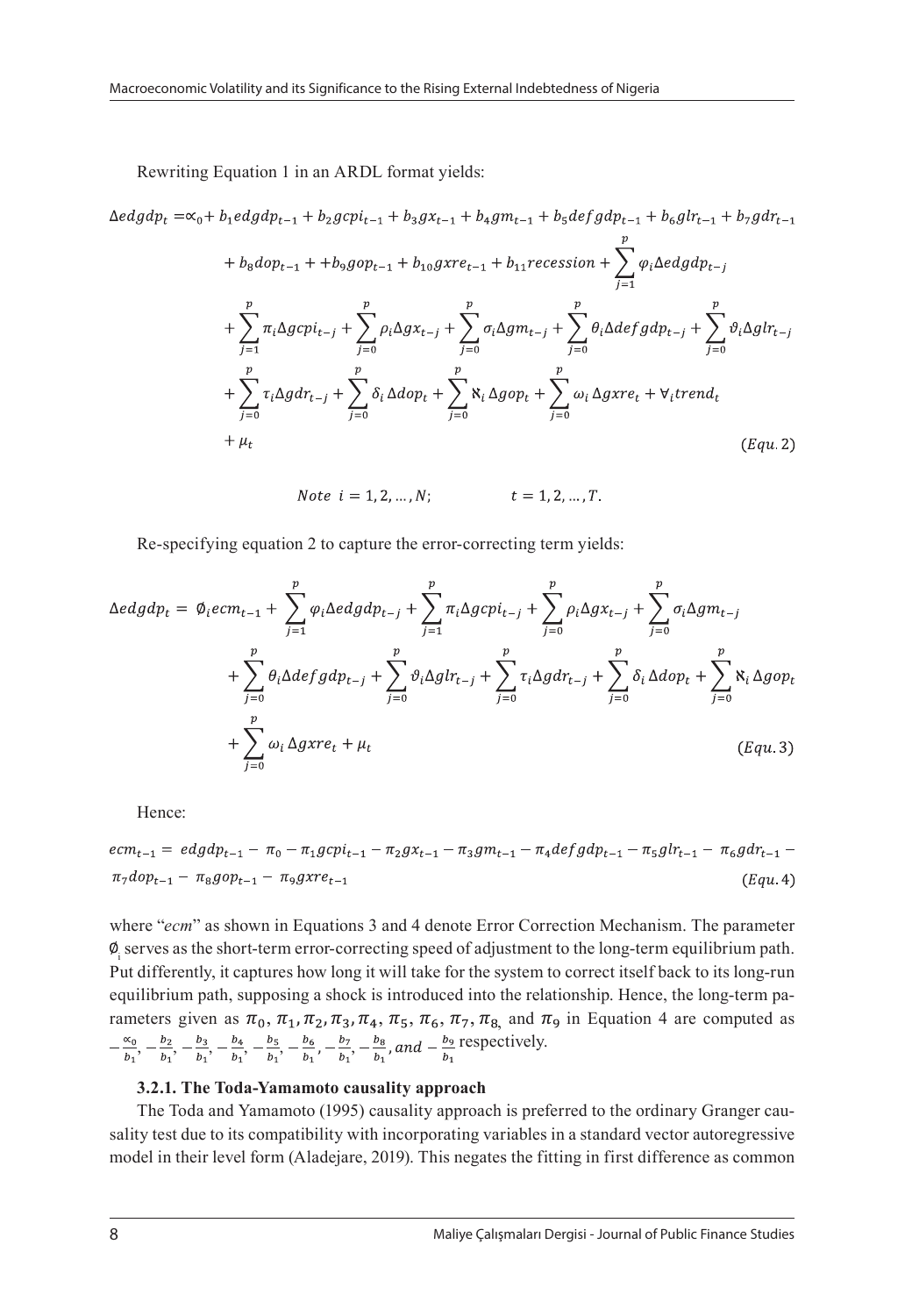with the Granger causality approach, thereby lowering the margin for error that is likely to occur in terms of erroneously identifying the nature of integration of the variables. The primary argument behind this method is to manipulate the correct VAR order (k) by simply introducing a maximal order of integration, denoted as dmax. Once this is done, a  $(k+d_{max})$ <sup>th</sup> order of VAR is evaluated, and the coefficients of the last lagged dmax vector disregarded.

Thus, to estimate the Toda-Yamamoto causality test, we denote the regressor variables in the following VAR system. However, for the sake of brevity, we only present the hypothetical model applicable to this study as shown below:

$$
y_{t} = \alpha_{0} + \sum_{i=1}^{k} \alpha_{1} y_{t-i} + \sum_{j=k+1}^{d_{max}} \alpha_{2j} y_{t-j} + \sum_{i=1}^{k} \alpha_{1} x_{t-i} + \sum_{j=k+1}^{d_{max}} \alpha_{2j} x_{t-j} + \varepsilon_{1}
$$
 (Equ.5)

$$
x_{t} = \gamma_{0} + \sum_{i=1}^{k} \gamma_{1} x_{t-i} + \sum_{j=k+1}^{d_{max}} \gamma_{2j} x_{t-j} + \sum_{i=1}^{k} \tau_{1} y_{t-i} + \sum_{j=k+1}^{d_{max}} \tau_{2j} y_{t-j} + \varepsilon_{2}
$$
 (Equ.6)

where is the regressor(s) and denotes the response variable.

#### **4. Results and Discussion of Findings**

#### **4.1. Unit Root Test**

As prior noted, the precondition for adopting the ARDL method requires the dependent variable to be first difference stationary (I.e., I(1)); while the regressor variables can be a combination of both level and first difference variables, but definitely not second-order stationary. Thus, to ensure conformity with this condition, the Augmented Dickey-Fuller (1976) (ADF) and the Phillips-Perron (*1988*) (PP) unit root tests were conducted on the variables, and their result as shown in Table 1.

Output in Table 1 indicates that (i.e., the response variable) conforms with being stationary at the first difference level as required, for both the ADF and the PP test. Furthermore, the regressor variables are revealed to be generally level stationary. Thus, having a mix of level and first difference variables conforms with the ARDL procedure, thus, justifying the ARDL model adopted for this study.

|                   | <b>ADF</b> Test  |                                    |                                    | <b>PP</b> Test   |                             |                                |
|-------------------|------------------|------------------------------------|------------------------------------|------------------|-----------------------------|--------------------------------|
|                   | With<br>Constant | With<br>Constant &<br><b>Trend</b> | <b>Without Constant</b><br>& Trend | With<br>Constant | With<br>Constant &<br>Trend | Without<br>Constant &<br>Trend |
| edgdp             | $-6.4470***$     | $-6.5162***$                       | $-6.5187***$                       | $-6.4549***$     | $-6.5091***$                | $-6.5254***$                   |
| $g$ c $p$ l       | $-3.4147***$     | $-3.9792***$                       | $-2.0987***$                       | $-3.2491***$     | $-3.2352***$                | $-1.9373***$                   |
| gx                | $-8.2840***$     | $-8.3840***$                       | $-3.1817***$                       | $-8.2718***$     | $-8.3840***$                | $-6.4324***$                   |
| gm                | $-6.4291***$     | $-6.4037***$                       | $-2.7376***$                       | $-6.4291***$     | $-6.4037***$                | $-4.7611***$                   |
| defgdp            | $-5.6146***$     | $-5.5650***$                       | $-4.2937***$                       | $-5.7309***$     | $-5.6861***$                | $-4.5076***$                   |
| glr               | $-6.4661***$     | $-6.5341***$                       | $-6.2907***$                       | $-6.4941***$     | $-6.5419***$                | $-6.3559***$                   |
| gdr               | $-6.3270***$     | $-6.3562***$                       | $-6.2830***$                       | $-6.4271***$     | $-6.4347***$                | $-6.3969***$                   |
| dop               | $-2.7402**$      | $-7.8523***$                       | $-7.9786***$                       | $-2.8378**$      | $-7.8523***$                | $-7.9786***$                   |
| gop               | $-5.7710***$     | $-5.9594***$                       | $-5.3294***$                       | $-5.7710***$     | $-5.9293***$                | $-5.3295***$                   |
| $\alpha$ $\alpha$ | $-7122$ ***a     | $-71815***$                        | $-6.6181***$                       | $-71128$ ***a    | $-70518$ ***a               | $-6.6180$ ***a                 |

**Table 1: Unit Root Tests**

gxre | -7.1223\*\*\*a | -7.4815\*\*\*a | -6.6181\*\*\*a | -7.1438\*\*\*a | -7.9518\*\*\*a | -6.6180\*\*\*a<br>**Note:** Where a and b indicates stationarity at level and first difference respectively, and \*, \*\*, \*\*\* indicates significance at 10% 5%, and 1% respectively.

**Source:** Author's estimated output.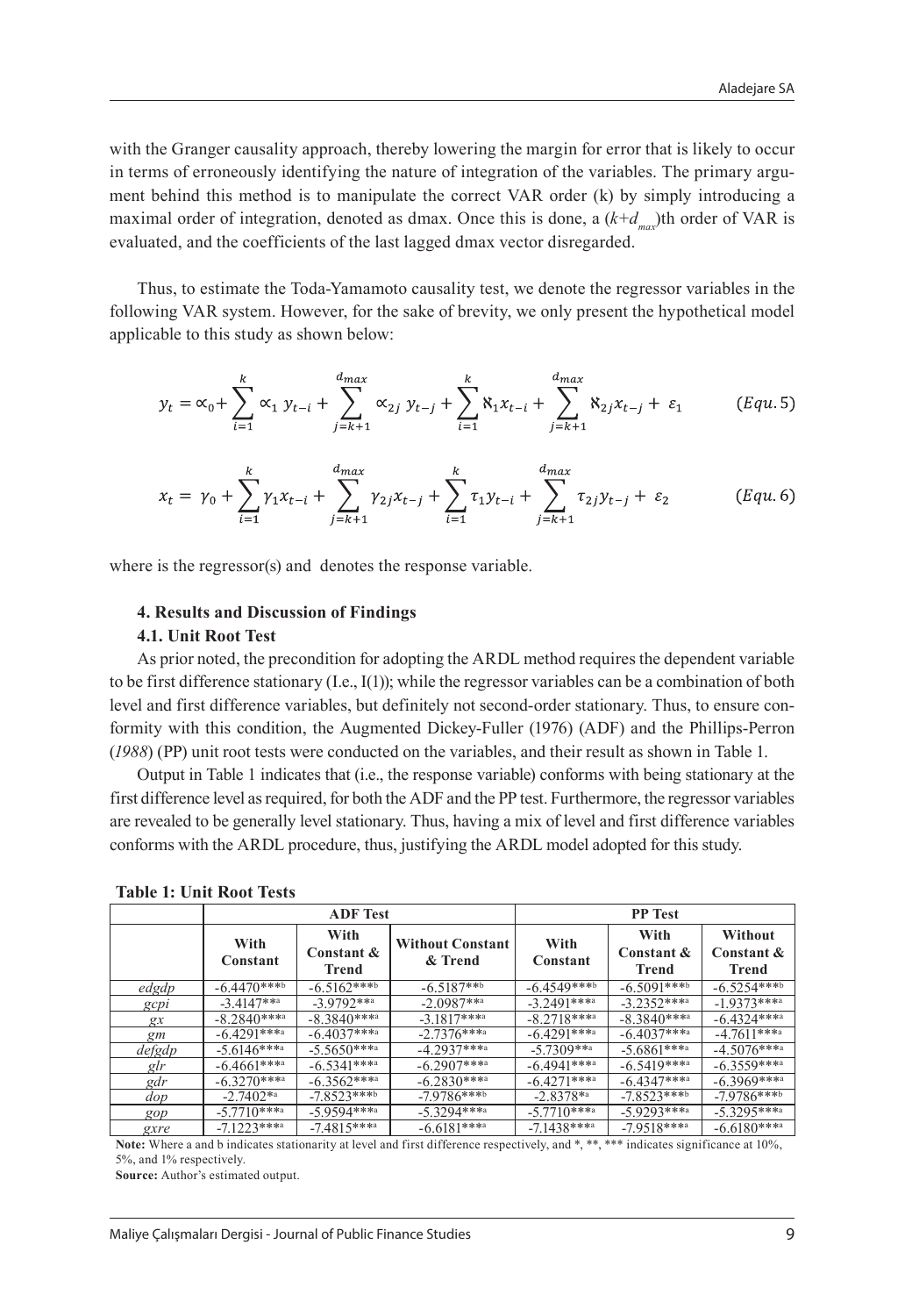# **4.2. Bounds Cointegration Test**

Table 2 shows the bounds cointegration test result for the chosen ARDL model. Judging by the F-statistic value of 9.6438, the model's F-statistic value exceeds the critical upper bound (i.e., I(1)) at the 1 percent significance level. Thus, we conclude that the variables co-move in the long-term. Hence, the magnitude of the long-term impact of the regressors on the response variable can be evaluated. Likewise, their short-term dynamic impact on the response variable as well as the adjustment to the long-run equilibrium path can be determined.

| Tubic = chouve belection criteria and bounds contemplation rest |             |              |        |            |                                    |  |
|-----------------------------------------------------------------|-------------|--------------|--------|------------|------------------------------------|--|
| LogL                                                            | $AIC^*$     | BIC          | HO     | Adj. R-sq. | <b>Specification</b>               |  |
| $-112.019$                                                      | $6.2675*$   | 7.4318       | 6.7016 | 0.9699     | ARDL(2, 2, 2, 0, 2, 2, 2, 2, 2, 1) |  |
| $-111.708$                                                      | 6.2981      | 7.5026       | 6.7471 | 0.9684     | ARDL(2, 2, 2, 0, 2, 2, 2, 2, 2, 2) |  |
| $-111.849$                                                      | 6.3044      | 7.5088       | 6.7534 | 0.9682     | ARDL(2, 2, 2, 1, 2, 2, 2, 2, 2, 1) |  |
| $-111.290$                                                      | 6.3240      | 7.5686       | 6.7880 | 0.9667     | ARDL(2, 2, 2, 1, 2, 2, 2, 2, 2, 2) |  |
| <b>Bounds test</b>                                              |             |              |        |            |                                    |  |
| <b>Test</b><br><b>Statistic</b>                                 | Value       | Significance | I(0)   |            | I(1)                               |  |
| F-statistic                                                     | $9.6438***$ | 10%          | 2.16   | 3.24       |                                    |  |
| K                                                               | 9           | $5\%$        | 2.43   | 3.56       |                                    |  |
|                                                                 |             | 2.5%         | 2.67   | 3.87       |                                    |  |
|                                                                 |             | $1\%$        | 2.97   | 4.24       |                                    |  |

|--|

Note: **\*** indicates the preferred selected information criterion with the lowest ratio. \*\*\* denotes significance at the 1% level. LogL is the Log-Likelihood ratio, BIC is the Bayesian Information Criterion, and HQ is the Hannan Quinn information criterion. **Source:** Author's estimated output.

# **4.3. Estimated Long-run ARDL Result**

Results in Table 3 capture the long-run effects of the three measures of volatility on external debt. For volatility as a macroeconomic outcome, only the growth rates of export and import substantially affect the growth of external debt. Specifically, the growth in export, which is a measure of the revenue-generating capacity of the economy, exhibits a very high inverse effect on the growth of external debt. This suggests that when there is a decline in export revenues, external debt should be expected to rise more than double in proportion to the decline. This is plausible owing to the fact that increased volatility in revenue aggravates the incentive to borrow. Furthermore, the ability to service prior debts and pay the principal lies on revenue generated. Nigeria's main source of revenue is from crude oil sales, constituting about 96 percent of her total foreign exchange earnings (Aladejare, 2020). Tax revenues have not been adequate due to the weak tax system in the country. Thus, a sudden decline in oil revenue is usually followed with a significant increase in external borrowing with the tendency for external indebtedness to pile in the long-run in principle and in service cost. The growth rate of imports, on the other hand, has a high significant positive effect on external debt. While the growth rate of imports indicates that the consumption level in the economy grows, external debt also rises more than the proportional increase in consumption. This also is plausible since the Nigerian economy is more biased towards imported goods. Factors such as a weak technological base, an inadequate highly skilled workforce required to service the manufacturing sector, and high production cost have continued to encourage the growth of imports for which the government has had to borrow at different intervals to maintain. For instance, Nigeria's yearly food import bill, which was about N50 million in 1970 and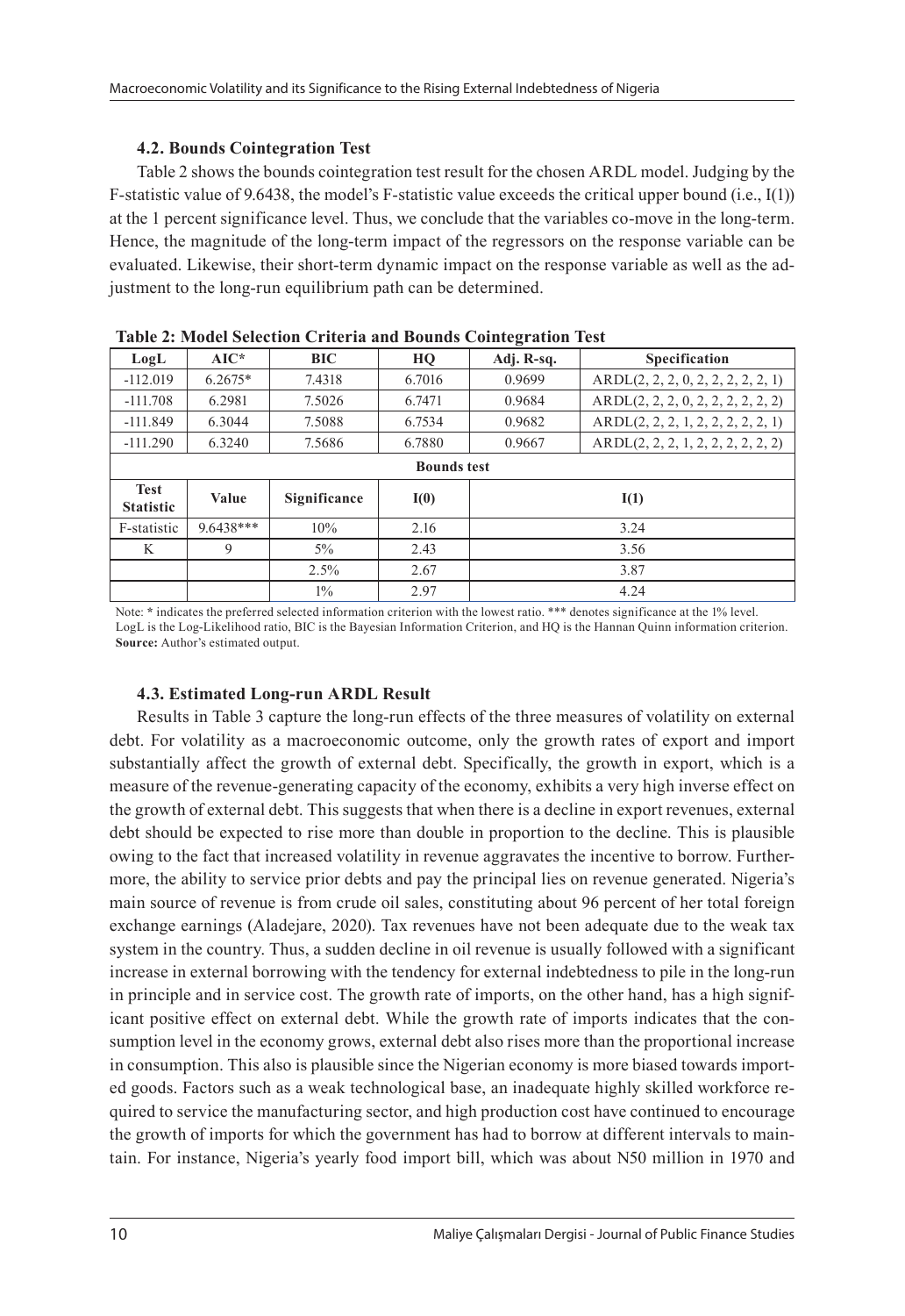grew to almost N100 million before 1973, had skyrocketed to about N1.106 billion by 1979, and by 1981, it was estimated to have reached about N1.5 billion (Eyiuche, 2000).

Measures used for the domestic source of volatility turned out to have insignificant long-run effects. However, the external sources show a weak long-run effect as only the growth rate of oil prices was revealed to substantially affect external debt inversely. Antecedence has shown that when there is a decline in oil price, which normally translates to a reduction in oil revenue, the government's budget as well as other sectors of the economy is susceptible to react negatively. Hence, to augment for the oil revenue short-fall, external borrowing is used.

| Dependent Variable: $\triangle$ <i>edgdp</i> |             |                   |            |  |  |
|----------------------------------------------|-------------|-------------------|------------|--|--|
|                                              | Coefficient | <b>Std. Error</b> | Prob.      |  |  |
| gcpi                                         | 1.475962    | 0.906222          | 0.1229     |  |  |
| gx                                           | $-2.127684$ | 1.078622          | $0.0661*$  |  |  |
| gm                                           | 1.128205    | 0.503073          | $0.0394**$ |  |  |
| defgdp                                       | 3.707885    | 4.664656          | 0.4383     |  |  |
| glr                                          | 0.814446    | 1.207289          | 0.5096     |  |  |
| gdr                                          | $-0.166750$ | 0.564673          | 0.7716     |  |  |
| dop                                          | $-0.351790$ | 0.870880          | 0.6916     |  |  |
| gop                                          | $-1.333730$ | 0.702074          | $0.0757*$  |  |  |
| gxre                                         | $-0.058804$ | 0.104443          | 0.5812     |  |  |

| <b>Table 3: ARDL Long-run Estimates</b> |  |
|-----------------------------------------|--|
|-----------------------------------------|--|

**Note:** \*, and \*\* indicates significance levels at 10% and 5% respectively. **Source:** Author's estimated output.

# **4.4. Estimated Short-run ARDL Result**

Results in Table 4 show that the three sources of macroeconomic volatility significantly affect external debt in the short-run. For volatility as a source of macroeconomic outcome, the growth rate of the consumer price index significantly and positively affects external debt. While this growth rate indicates that in the short-run, an increase in the price of non-tradable goods significantly aggravates external debt. For example, domestic prices of goods such as staple foods, local transportation, electricity, water supply, etc., have always enjoyed subsidies from the government. These subsidies are in the form of reduced fertilizer cost to farmers of staple foods, the reduction in electricity tariffs, and subsidized pump prices of petrol for all use in the economy. For instance, the government through the Nigerian National Petroleum Corporation (NNPC) paid over N10 trillion in subsidizing refined petroleum products from 2006 to 2018 (BudgIT, 2019a). Also, a Price-Waterhouse-Coppers' (PWC) report in 2019 noted that from 2015 to 2018, the government expended about N1.12 trillion as electricity subsidies. Such huge expenditures are mostly sourced through external borrowing for the purpose of short-run price stabilization of non-tradable goods. Volatility from the revenue-generating capacity of the government (GX) is revealed to significantly and negatively affect external debt as was found in the long-run result. However, the short-run magnitude is much less compared to the long-run effect. An indication that the consequences of the declining growth of exports could be more severe on external debt in the long-term than in the short-term.

The estimated output for domestic sources of volatility shows that the fiscal policy (i.e., ) positively and substantially affects external borrowing in the short-run. The Nigerian government has consistently operated budget deficits since 1970 to date. Often, such deficits have been hinged on various government policy directions, aimed at providing critical infrastructure required for the development of the economy. Consequently, the use of external debt financing grew, and so too did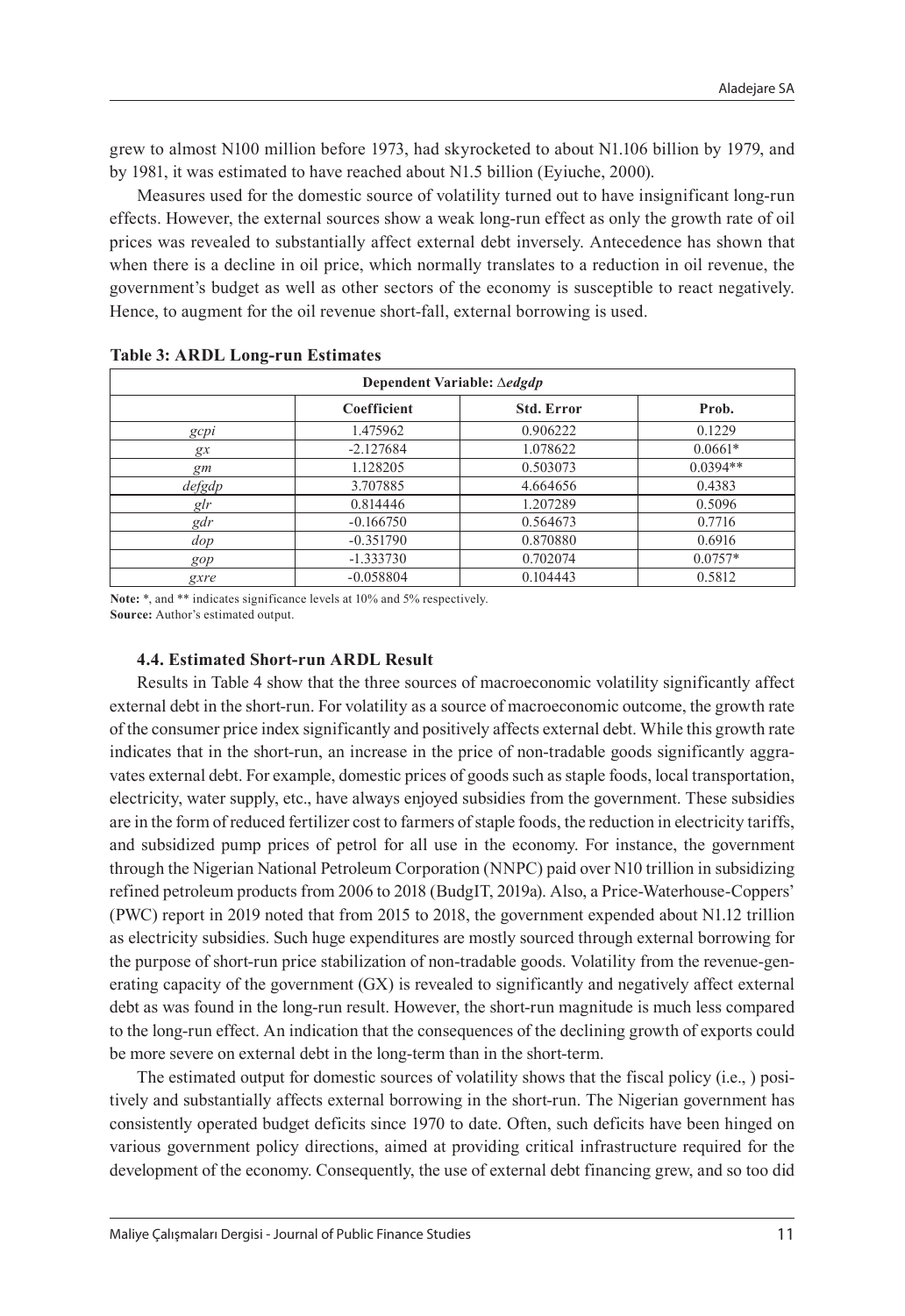the principle and repayment cost, evident by the high coefficient of the lagged from 1970 to 1990 (CBN annual statistical bulletin, 2018). Similarly, the two measures of monetary policy were found to positively and significantly affect external debt in the short-run. A double-digit inflation rate and high monetary policy rates have helped to keep lending rates high in the short-term. These rates, usually ranging between 25 to 30 percent depending on the sector, have led to the government opting for foreign borrowing with lower rates in recent times. The positive effect of the growth of deposit rate on external indebtedness suggests that growth in the domestic savings rate still falls below the interest rate required to service specifically short-term external debts.

 For the third category of volatility, which deals with the external sources, the coefficient of trade policy/liberalisation () shows a significant positive effect on external indebtedness in the short-term. This stems from the import dependent nature of the economy, which substantially has a larger effect than export on trade liberalisation for Nigeria. Similar to its long-run effect, short-run growth in oil prices has a significant inverse effect on external borrowing, thus indicating that external indebtedness is also used in the short-term to counter the negative effects of a decline in oil revenue. For instance, it is not unlikely that Nigeria's external debt will rise due to the 2020 crash in oil prices from the effects of the COVID-19 pandemic and the oil price war that has lasted between Saudi Arabia and Russia. However, the lagged growth in oil price has a positive substantial effect on external debt. This result relates to the effect that despite Nigeria being the largest producer of crude oil in Africa and 10th in the world, it is also a huge importer of refined petroleum products. Although the country has a total installed oil refining capacity of 445,000 barrels per day, her refining plants in the past 15-20 years have been operating within the range of 15 to 20 percent annually (Ogbuigwe, 2018). Consequently, the country currently imports about 70 to 80 percent of its needed refined petroleum products, for which the country has had to use external indebtedness to also pay for. For the substantial positive effect of the creditworthiness variable (), the result suggests that creditors may be optimistic of Nigeria's potential to service, especially short-term foreign indebtedness, predicated on the rich oil and gas resources of the country. Hence, there is bound to be an increase in short-term external borrowing.

The significant adverse effect of the trend coefficient attests to the fact that poor management of the economy, especially by the military, led to the accumulation of external debt as the non-oil sector was further neglected due to the 'cheap' accruing oil revenues. For example, the economic policy that characterized the military regime between the 1980s to the 1990s saw about 45 percent of the country's foreign exchange earnings being used for debt servicing with minimal economic growth (Ogunyemi, 2011). Also, with deteriorating public health comes increasing external borrowing to sustain the economy from transmitted health shocks. Similarly, the recession dummy has a very high significant inverse coefficient. Suggesting that the SAP policy as introduced by General Babangida (the Military Head of State) in 1986 to control the recession only helped to further exacerbate the growth of external debt. For instance, the introduction of the second-tier foreign exchange market (SFEM) under the SAP led to the naira being officially devalued for the first time against the dollar. The goal was to make Nigerian exports cheaper in the international market. However, the exercise only triggered the problem of hyperinflation in the economy, coupled with the instability in oil revenue at the time. To sustain government spending, external borrowing was highly demanded. As noted prior, Nigeria's external debt-to-GDP ratio, which was just 13.9% in 1980, rose during 1986, 1987, 1988, 1989, and 1990 to 40.5%, 55.1%, 59.7%, 68.5%, and 61.9%, respectively (WDI, 2019).

Lastly, the cointegrating term (*ecm*) of the model is significant and negatively signed as expected. Its approximate value of -0.16 suggests that long-term equilibrium distortion will take approximately 75 months to correct.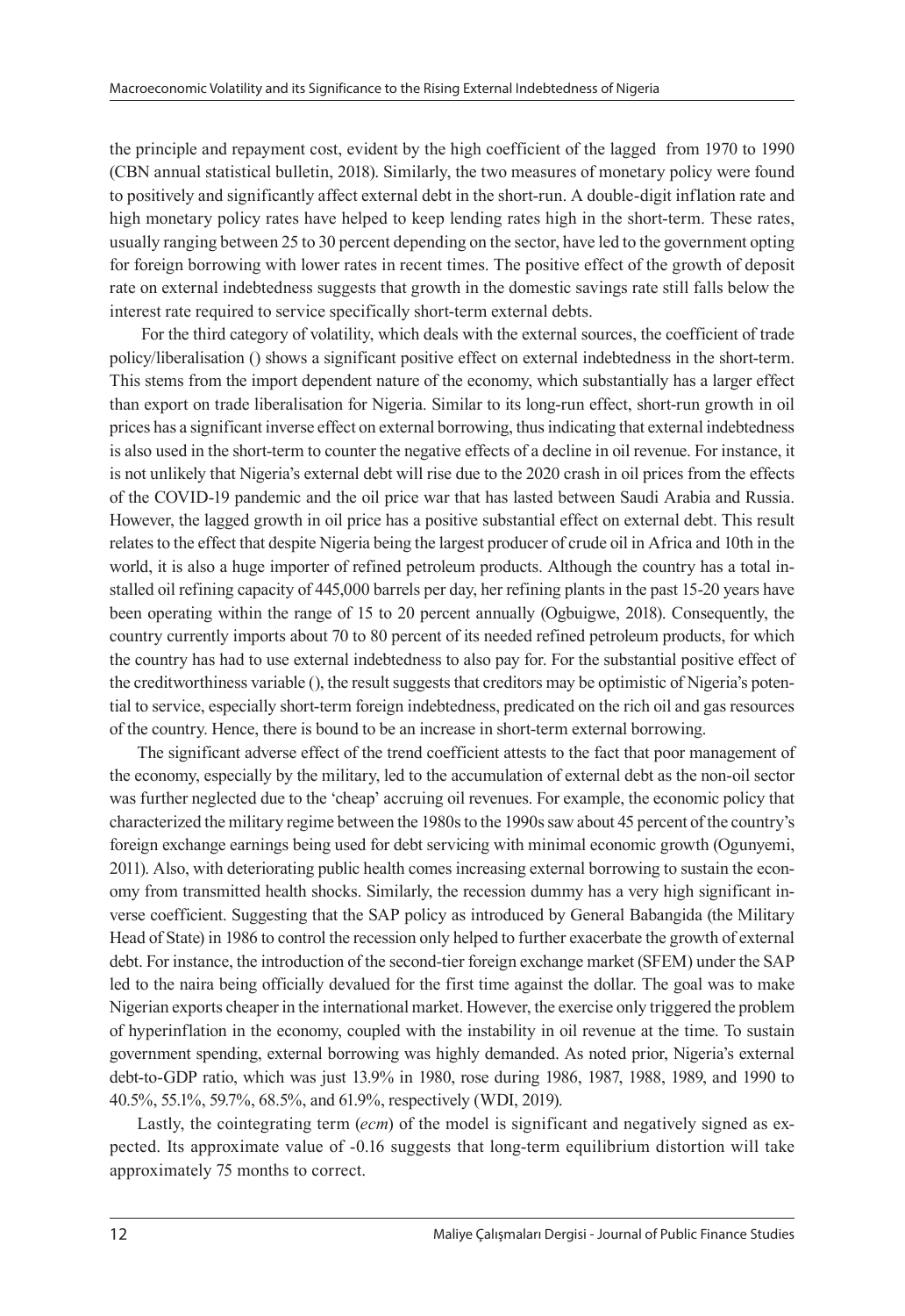| Dependent Variable: ∆edgdp                 |             |                   |              |  |  |
|--------------------------------------------|-------------|-------------------|--------------|--|--|
|                                            | Coefficient | <b>Std. Error</b> | Prob.        |  |  |
| Constant                                   | 17.9674     | 1.9454            | $0.0000***$  |  |  |
| $\triangle$ edgdp <sub>t-1</sub>           | $-0.556857$ | 0.092223          | $0.0000***$  |  |  |
| $\Delta g c p i$                           | 0.323241    | 0.049980          | $0.0000***$  |  |  |
| $\Delta g c p i_{l-l}$                     | 0.305086    | 0.050300          | $0.0000***$  |  |  |
| $\Delta gx$                                | $-0.134010$ | 0.020386          | $0.0000***$  |  |  |
| $\Delta gx_{i-1}$                          | $-0.038304$ | 0.012906          | $0.0091***$  |  |  |
| $\Delta$ defgdp                            | 0.890357    | 0.317781          | $0.0128**$   |  |  |
| $\overline{\triangle defgdp}_{i\text{-}l}$ | 1.332862    | 0.320054          | $0.0007***$  |  |  |
| $\Delta g$ lr                              | $-0.044660$ | 0.052507          | 0.4076       |  |  |
| $\overline{\Delta glr_{t-l}}$              | 0.174167    | 0.045995          | $0.0016***$  |  |  |
| $\Delta gdr$                               | 0.161040    | 0.033821          | $0.0002***$  |  |  |
| $\Delta gdr_{_{t-1}}$                      | 0.166197    | 0.037828          | $0.0005***$  |  |  |
| $\Delta dop$                               | $-0.010077$ | 0.114730          | 0.9311       |  |  |
| $\overline{\Delta dop_{t-1}}$              | 0.960514    | 0.117897          | $0.0000$ *** |  |  |
| $\Delta gop$                               | $-0.083630$ | 0.027839          | $0.0084***$  |  |  |
| $\Delta gop_{t-l}$                         | 0.297779    | 0.031058          | $0.0000***$  |  |  |
| $\Delta$ gxre                              | 0.015079    | 0.003472          | $0.0005***$  |  |  |
| trend                                      | $-0.363044$ | 0.052728          | $0.0000***$  |  |  |
| recession                                  | 9.009199    | 2.365107          | $0.0015***$  |  |  |
| ecm                                        | $-0.161595$ | 0.013164          | $0.0000$ *** |  |  |
| $Adj R^2$                                  | 0.862555    |                   |              |  |  |
| $J - B$                                    | 1.324395    |                   | 0.5157       |  |  |
| LM(I)                                      | 0.059592    |                   | 0.8071       |  |  |
| LM(2)                                      | 3.650687    |                   | 0.1612       |  |  |
| $\overline{ARCH(I)}$                       | 0.132912    |                   | 0.7154       |  |  |
| ARCH(2)                                    | 0.387794    |                   | 0.8237       |  |  |

| <b>Table 4: ARDL Short-run Estimates</b> |  |  |
|------------------------------------------|--|--|
|------------------------------------------|--|--|

**Note:** \*\* and \*\*\* indicates significance levels at 5% and 1% respectively. J-B is the Jarque-Bera test for error normality, LM(.) is the Breusch-Godfrey serial correlation Lagrange Multiplier test up to the lag order given in the parenthesis, and ARCH(.) is the Autoregressive Conditional Heteroskedasticity test up to the lag order given in the parenthesis. J-B, LM, and ARCH accepts Ho: normally distributed, no serial correlation, and no heteroscedasticity problem respectively.

### **4.5. The Toda Yamamoto Causality Result**

Contained in the first three columns of Table 5 are the Toda-Yamamoto causality test findings for the three measures of volatility on external debt. There appears to be a significant similarity with the ARDL long-run result as volatility from macroeconomic outcome seems to be the main causal effect of external indebtedness. Specifically, the revenue-generating capacity and the consumption level of the economy are the major causes of external debt in Nigeria. Causalities were also partially found from domestic and external sources through monetary policy () and trade liberalisation ( ), respectively. However, the aggregate of both sources of volatility were revealed to have weakly caused external debt.

Furthermore, a reverse causal effect was found from external debt to the three measures of volatility as a macroeconomic outcome, suggesting that causality runs both ways. Just as the government uses external debt to stabilize price of non-tradable goods, external debt can also cause this price to rise. The reason is that when the level of external debt piles to an unsustainable level due to high servicing cost, it limits the ability of the country to borrow for technological development of the tradable sector. Such effect limits the transfer of technology from the tradable sector to the non-tradable sector, which could cause higher prices in the latter.

The causal effect of external debt on the revenue-generating capacity of the economy occurs through the effect of debt repayment on capital formation, which could either increase or diminish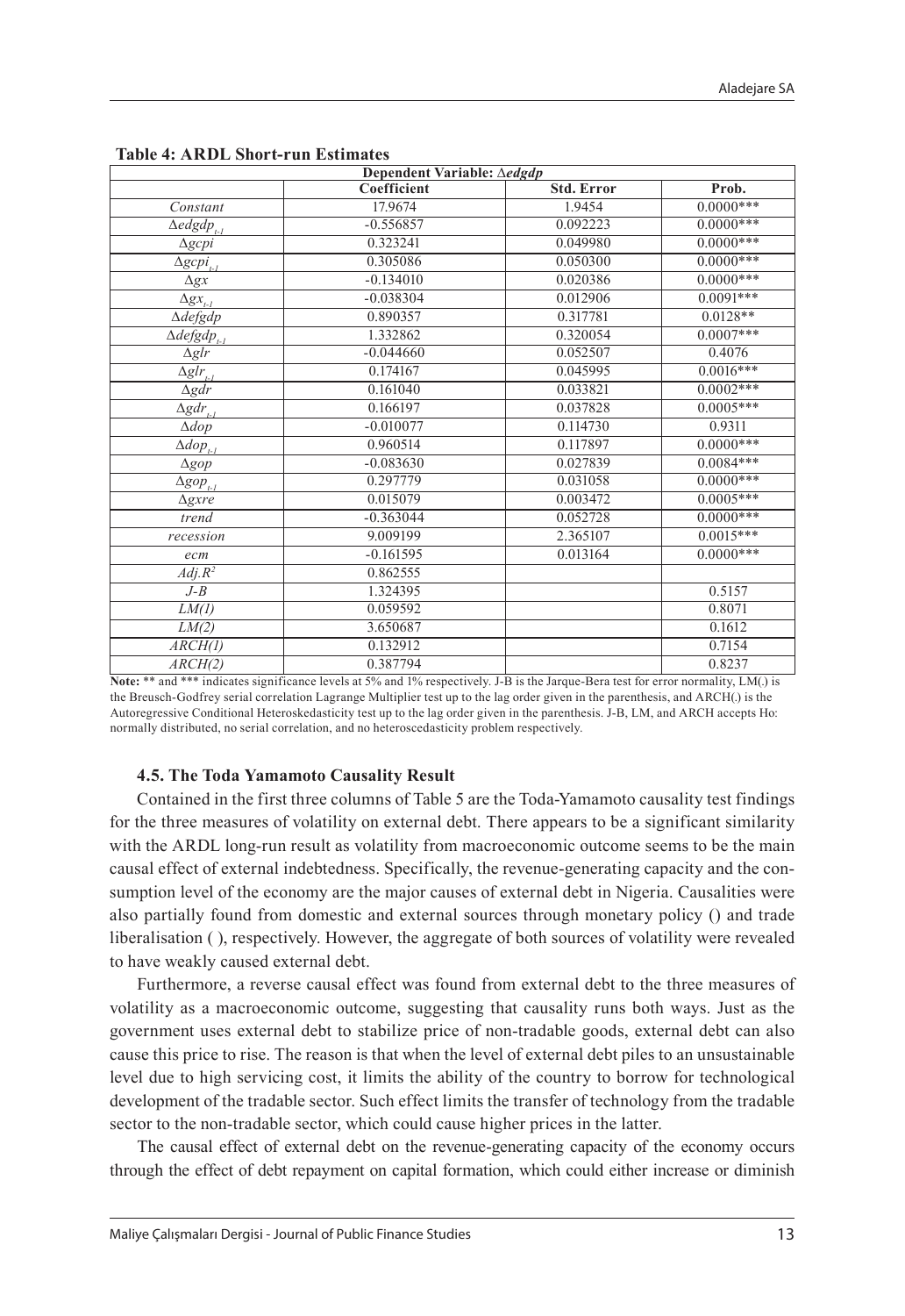future revenue. Also, the significance of the causal effect of external debt on consumption levels in the economy shows that external indebtedness is usually deployed to smoothing the consumption path.

Partial causality was also found from external debt to domestic and external sources. Specifically, external debt was found to cause domestic volatility through fiscal policy. This causal effect stems from principal repayment and debt service cost, which contributes annually to the growth of fiscal deficit in the country. For instance, Nigeria's debt service to revenue ratio is over 60 percent, which exceeds the World Bank's ceiling of 22.5 percent (BudgIT, 2019b). Lastly, external debt was found to cause trade liberalisation, which can be related to the provision of needed credit to finance imports. On the whole, external debt weakly causes domestic and external volatilities.

| <b>Hypothesis</b>          | Chi-sq.     | Causality | <b>Hypothesis</b>          | Chi-sq.     | Causality |
|----------------------------|-------------|-----------|----------------------------|-------------|-----------|
| $gcpi \rightarrow edgdp$   | 4.372930    | No        | $edgdp \rightarrow gcpi$   | 13.35974*** | Yes       |
| $gx \rightarrow edgdp$     | $4.625631*$ | Yes       | $edgdp \rightarrow gx$     | 7.590974**  | Yes       |
| $gm \rightarrow edgdp$     | 10.90915*** | Yes       | $edgdp \rightarrow gm$     | 5.840117*   | Yes       |
| $defgdp \rightarrow edgdp$ | 0.887505    | No        | $edgdp \rightarrow defgdp$ | 4.652938*   | Yes       |
| $glr \rightarrow edgdp$    | 9.348502*** | Yes       | $edgdp \rightarrow glr$    | 2.704318    | No        |
| $gdr \rightarrow edgdp$    | 2.176271    | No        | $edgdp \rightarrow gdr$    | 2.652194    | No        |
| $dop\rightarrow edgdp$     | 9.722442*** | Yes       | $edgdp \rightarrow dop$    | 5.552364*   | Yes       |
| $gop\rightarrow edgdp$     | 3.958934    | No        | $edgdp \rightarrow gop$    | 2.049470    | No        |
| $gxre \rightarrow edgdp$   | 1.657980    | No        | $edgdp \rightarrow gxre$   | 1.047359    | No        |

**Table 5: Toda-Yamamoto Causality Test Results**

**Note:** \*, \*\*, and \*\*\* denote significance at 10% and 5% respectively. denotes direction of causality.

### **4.6. Residual Stability Test Result**

In this study, both the cumulative sum of recursive residuals (CUSUM) and the CUSUM of squares (CUSUMSQ) test for assessing residual's stability were applied. Plots of both the CUSUM and CUSUMSQ test are presented in Figure 1. A statistic that dwells within the 5 percent significant critical bounds for the model is regarded stable. However, any divergence outside the critical bounds is indicative of instability in the residuals. Thus, output in Figure 1 indicates that in general, the model has a stable residual at the 5 percent significance level. Consequently, we end that the inferences drawn from our estimated coefficients are not spurious but valid for policy decision-making.



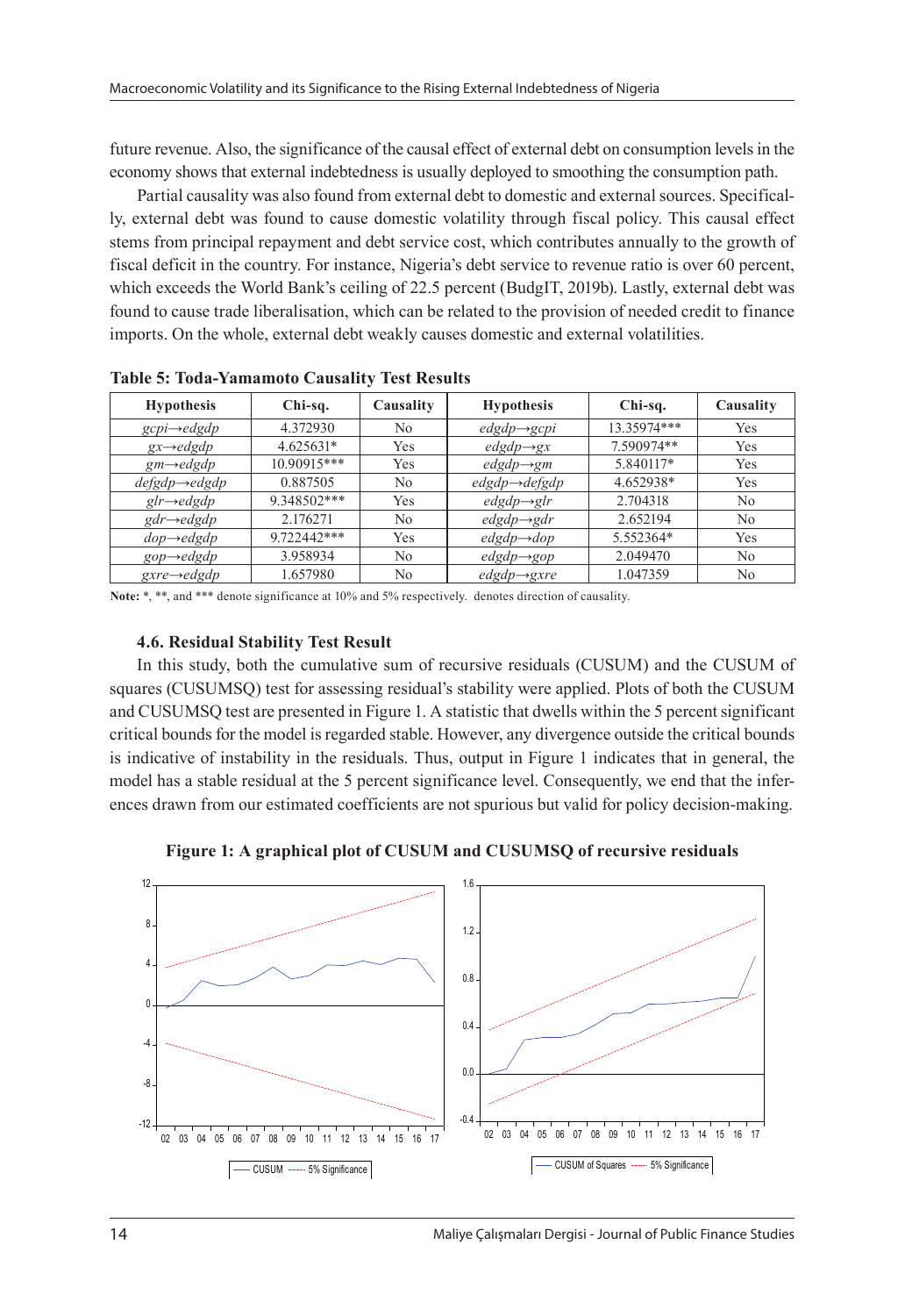### **5. Concluding Remarks**

The motivation of this study has been to identify the effects of the multidimensional perspectives of macroeconomic volatility on the growth of external debt in Nigeria from 1970 to 2018. Methodologically, the ARDL model and the Toda-Yamamoto causality approach were adopted. For the purpose of understanding the multidimensional perspective of macroeconomic volatility, macroeconomic volatility was disaggregated into three different perspectives, which are volatility from: macroeconomic outcomes, domestic sources, and external sources. Findings from the study suggest that while volatility from macroeconomic outcomes exclusively affects external debt in the long-term, effects from the three sources were very substantial in the short-term. Furthermore, the causality result indicates bidirectional nexus between volatility from macroeconomic outcomes and external debt. Also, the irregular variations in the Nigerian political space, unanticipated disease outbreaks, and effects of the 1986 recession in the country all significantly worsened the country's external debt situation.

To curtail effects of volatility from macroeconomic outcomes, it is recommended that, since greater volatility from the revenue generating capacity of the economy, indicates a higher probability of enormous inverse revenue shocks that could result to default due to an undermined capacity-to-pay; emphasis should be placed on the urgent need to diversify export. Such measure will increase the foreign exchange earnings, and free-up budget resources that would have been deployed to debt servicing for capital investment. Simultaneously, external shocks from trade liberalisation, and volatile oil price will be drastically reduced. To curb the overwhelming demand for imports, the development of the tradable sector to produce internationally competitive goods is required. A developed tradable sector will also aid the development of the non-tradable sector through the transfer of domestic technological know-how.

In order to curtail short-term domestic sources of volatility, specifically fiscal policy-induced macroeconomic volatility, there is the need to limit government spending from rising above 3 percent of the country's GDP as stipulated in the fiscal responsibility act of 2007. Also, the CBN should exercise its autonomy by declining to fund any government deficit which is above 5 percent of the previous year's actual revenue as stated in the CBN act of 2007. Such moves will ensure that government's budget planners only require external debt to fund productive ventures capable of growing capital formation and ensuring a repayment of the borrowed funds. For monetary policy-induced macroeconomic volatility, policies that will encourage saving habits and eliminate barriers to investment are required. Having a savings rate that lies above the rate of debt servicing will guarantee savings accumulation and availability of loanable funds.

Since developing countries such as Nigeria cannot do away with demanding for external debt to finance their economic growth, it is also important to count the cost such financing provides even if faster growth is actually realised. External debt financing will surely lead to higher debt servicing, more macroeconomic volatility, and wider economic growth divergence through economic recolonization. Thus, issues of debt rescheduling, reduction, forgiveness, and interest rate reduction are to be given urgent serious attention. Otherwise, the palpable uncertainty surrounding the government's revenue due to effects of the COVID-19 pandemic will leave the economy vulnerable to external interference since paying off present debt and servicing old ones are essential. Hence, external debt financing options are to be best utilised as growth stimulus rather than being seen as the crux for economic growth and development. It will also be important for the country to continue on the path of stability in governance. This would involve ensuring a continuum of existing government projects by successive administrations and promoting strong governance institutions anchored on transparency and accountability at all levels of government.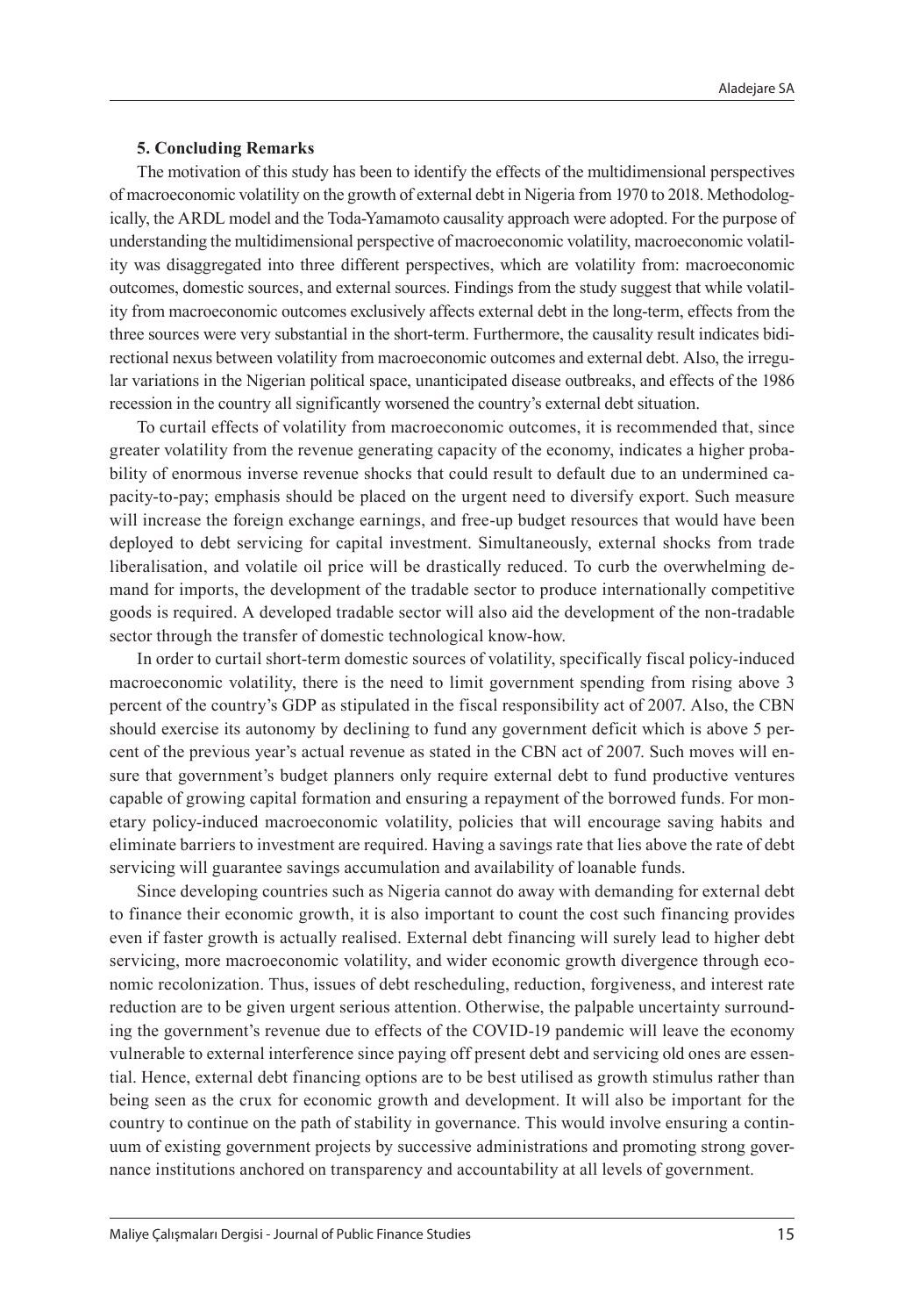**Research involving human participants and or animals:** This article does not contain any study with human participants or animals performed by the author.

**Data Availability Statement:** The data that support the findings of the study are available from the corresponding author upon reasonable request.

**Peer-review:** Externally peer-reviewed.

**Conflict of Interest:** The author has no conflict of interest to declare.

**Grant Support:** The author declared that this study has received no financial support.

#### **References**

- Abdullahi, M. M., Abu Bakar, N. A., and Hassan, S. B. (2015). Determining the Macroeconomic Factors of External Debt Accumulation in Nigeria: An ARDL bound approach. *Procedia-Social and Behavioural Sciences.* Vol.211, pp.745-752.
- Adamu, I., and Rasiah, R. (2016). On the Determinants of External Debt in Nigeria. Available at*: [https://ssrn.com/](https://ssrn.com/abstract=2865568) [abstract=2865568](https://ssrn.com/abstract=2865568) and accessed on 19/04/2020.*
- Ajayi, S. I. (1991). Macroeconomic Approach to External Debt: The Case of Nigeria. *AERC Research Paper Eight*. Initiative Publishers, Nairobi
- Ajayi, S. I, and Khan, M. S. (Eds.). (2000). *External debt and capital flight in sub-Saharan Africa*. International Monetary Fund, Washington, D. C.
- Aladejare, S. A. (2018). Resource Price, Macroeconomic Distortions, and Public Outlay: Evidence from Oil-Exporting Countries. *International Economic Journal.* Vol. 32(2), pp. 199-218.
- Aladejare, S. A. (2019). Testing the Robustness of Public Spending Determinants on Public Spending Decisions in Nigeria. *International Economic Journal*, Vol. 33(1), pp. 65-87.
- Aladejare, S. A. (2020). Macroeconomic Vs. Resource Determinants of Economic Growth in Africa: A COMESA and ECOWAS Study. *International Economic Journal.* Vol.34(1), pp.100-124.

British Petroleum statistical review of world energy (2018).

- BudgIT (2019a). Nigeria's Petrol Subsidy Regime: Dilemma of the world's most populous black nation (Policy brief). Available at <https://yourbudgit.com/>accessed on 15/02/2020.
- BudgIT (2019b). Reviewing Nigeria's Debt Status (Policy brief). Available at <https://yourbudgit.com/>accessed on 25/04/2020.
- Bulow, J., and Rogoff, K. (1989). Sovereign Debt: Is to Forgive to Forget? *American Economic Review*. Vol.79, pp.43-50.
- Catao, L., and Kapir, S. (2004). Missing Link: Volatility and the Debt Intolerance Paradox. International Monetary Fund Working Paper WP/04/051, pp.1-35. Washington D.C.

Catao, L., and Sutton, B. (2002). Sovereign Defaults: The Role of Volatility. International Monetary Fund Working Paper WP/02/149, pp.1-28. Washington D.C.

Central Bank of Nigeria (2009). Annual Statistical Bulletin.

Central Bank of Nigeria (2018). Annual Statistical Bulletin.

Debt Management Office (2005). Nigeria's Debt Relief Deal with the Paris Club. Abuja: DMO.

Eaton, J. (1993). Sovereign Debt: A Primer. *The World Bank Economic Review*. Vol.7, pp.137-172.

- Eaton, J., and Gersovitz, M. (1981). Debt with Potential Repudiation: Theoretical and Empirical Analysis. *Review of Economic Studies*. Vol.48, pp.289-309.
- Edo, S. E. (2002). The External Debt Problem in Africa: A Comparative Study of Nigeria and Morocco. *African Development Review*. Vol.14(2), pp.221-236.
- Elom-Obed, O. F., Odo, S. I., Elom-Obed, O., and Charity, I. A. (2017). Public Dbet and Economic Growth in Nigeria. *Asian Research Journal of Arts and Social Sciences.* Vol.4(3), pp.1-17.
- Essien, S. N., Agboegbulem, N. T., Mba, M. K., and Onumonu, O. G. (2016). An Empirical Analysis of the Macroeconomic Impact of Public Debt in Nigeria. CBN Journal of Applied Statistics. Vol.7(1a), pp.125-145.

Chari, V. V., and Kehoe, P. (1993). Sustainable Plans and Debt. *Journal of Economic Theory.* Vol.61, pp.230-261.